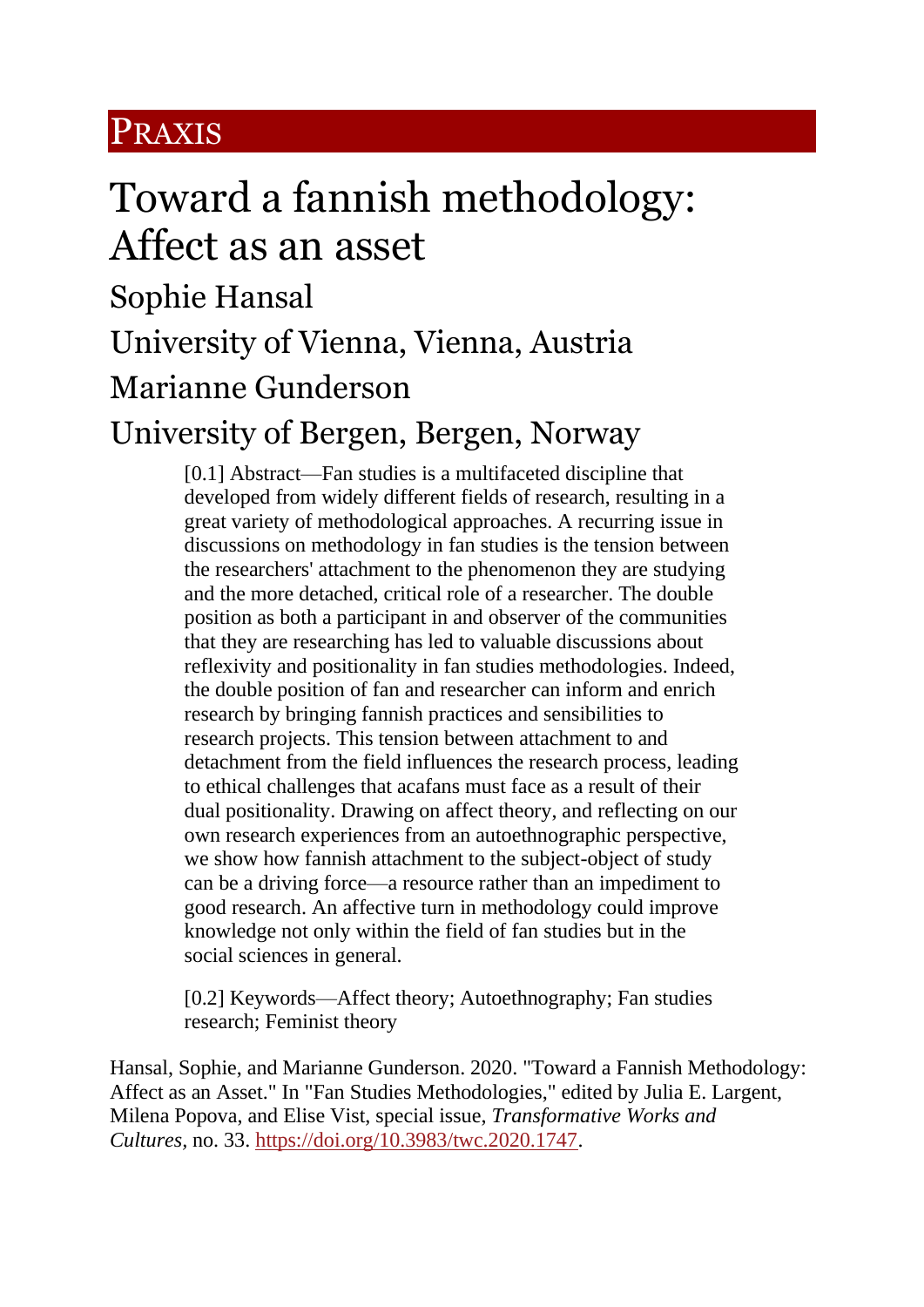### 1. Introduction

[1.1] What is the use of fannish feelings in research? How can fannish attachments to our research subjects be used, productively and critically, in our work? The tension between fan studies scholars' (emotional) attachment to the phenomenon they are studying and the supposedly detached, critical role of a researcher is a recurring issue in discussions on methodology. Emotional attachment to the field of study seems to contribute to this tension, but it is rarely explicitly addressed. Fan studies are a multifaceted (sub)discipline that developed from widely different fields of research, resulting in a great variety of methodological approaches (Coppa 2006; Hellekson and Busse 2014; Evans and Stasi 2014). The double position as both a participant in and an observer of the communities that they are researching has led to valuable discussions about reflexivity and positionality in fan studies methodologies. We seek to go beyond the acafan discussion and explore how fannish feelings and attachments to our research subjects can be put to work for the production of knowledge, both in fan studies and beyond.

[1.2] To illustrate our point, we make use of a collaborative autoethnography (Lapadat 2017), where we both reflect upon our personal experiences with researching fan cultures and discuss how our respective emotional attachments and reactions played into research. Our thoughts here have their origins in the Fan Studies Network Conference (FSNC) in 2016, where we met over breakfast on the first day and discovered that we were both master's students in a gender studies program, writing about fanfiction, and attending our first academic conference. Sophie Hansal was there to present the results of her master's thesis on the meaning of fem-/slash fanfiction for LGBTQ+ fans, and Marianne Gunderson was just embarking on her thesis on the construction of sex and gender in omegaverse fanfiction. We soon bonded over similar research interests, but also our similar methodological anxieties. Two years later we returned to copresent what would be a prelude to this article at FSNC 2018, where we talked about the methodological relevance and use of fannish feelings in our research.

[1.3] The reflections we made in preparation for our presentation form the basis for the empirical part of this article, in which we contrast two different personal accounts from our research experience to allow for a multivocal approach to (auto)ethnographic inquiry (Denzin 2014). Matt Hills (2002) has underlined the importance of self-reflexivity in autoethnographic fan research. We would like to extend that by calling for an approach that includes reflections on the researchers' emotions throughout the research process. For this purpose we are drawing on the works of Carolyn Ellis (1999, 2004), who coined the term "heartful autoethnography," meaning an ethnography that views researchers' emotions as a crucial part of self-reflexivity. With our methodological choices we aim to demonstrate how the use of autoethnographic accounts can facilitate a productive reflection upon researchers' own emotional attachments to the field. By choosing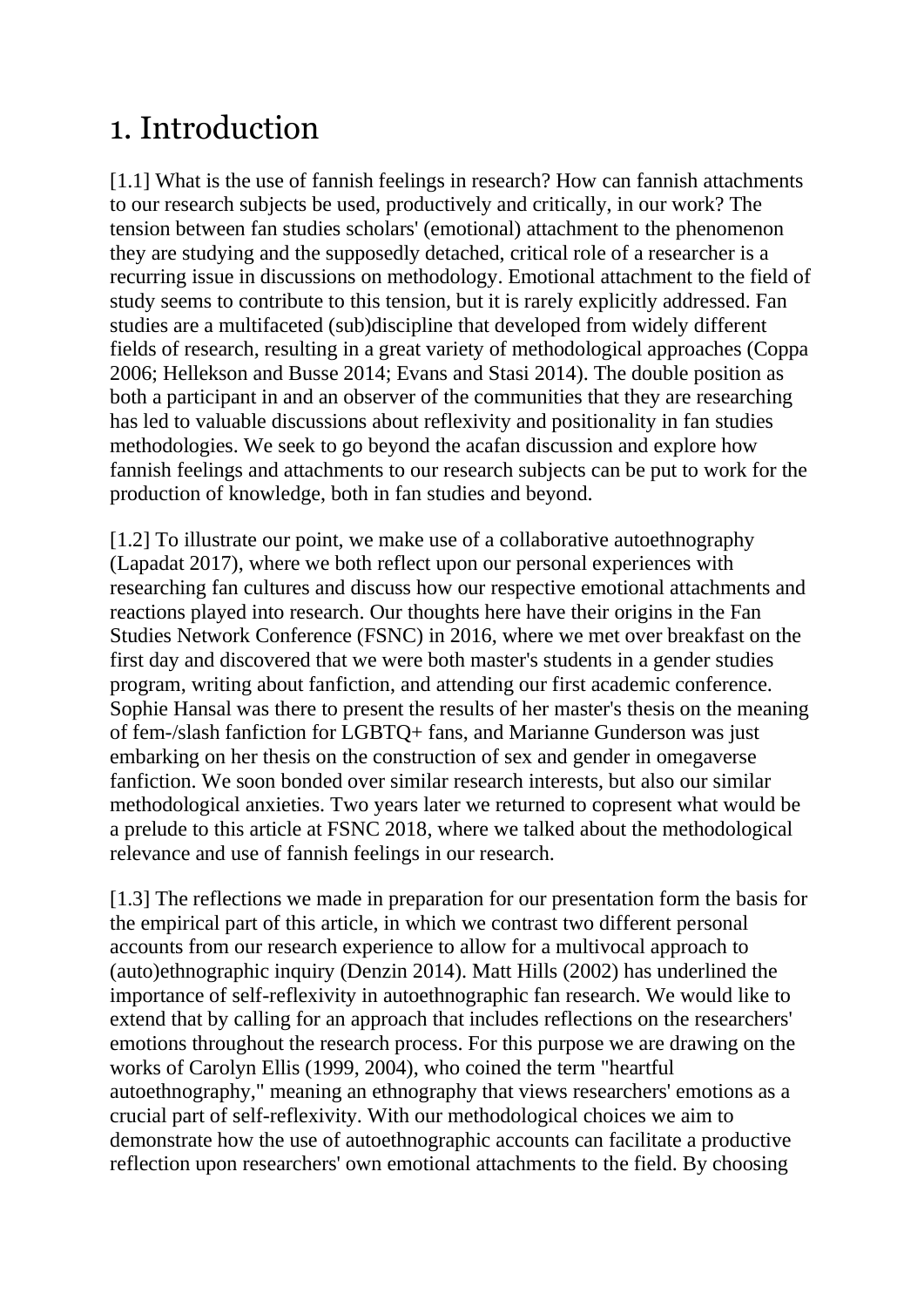this specific method, we also want to acknowledge what Sara Ahmed (2014) calls the "sociality of emotions" (218) and connect our individual experiences as researchers to a structural level.

[1.4] By presenting two accounts of our own research experience, reflecting on them from an autoethnographic perspective, and analyzing them through the lens of Sara Ahmed and other theorists' work on feelings and affect, we want to show how feelings can work not only (1) as motivation and fuel for research, (2) and as a basis for analysis, but also (3) as a starting point for critique of social and academic norms and values. We want to shift the perspective to how fannish attachment to the subject(s)-object(s) of study can, in fact, be a driving force, and a resource rather than an impediment to good research.

[1.5] We also suggest that fan studies scholars might have a specific attachment to their objects of study—a fannish sensibility, if we may call it that. When addressed in a self-reflective way, the double position as both a fan and researcher can be a resource, rather than a drawback. Actively drawing on (fan) researchers' emotional entanglement in the field ultimately has the potential to enrich and deepen our academic engagements. Most importantly, this approach questions the academic devaluation of emotion and can be a basis from which to critique existing norms and develop new methodologies within the humanities and social sciences.

#### 2. Fan studies as an emotional field of research

[2.1] The emotional investment of fans in their fandom has been a recurring topic in fan studies from their inception (Russ 1985; Grossberg 1992; Hellekson and Busse 2014). Henry Jenkins's now classic book on fanfiction, *Textual Poachers* (1992), opens with an account of how fans are characterized as obsessive, hysterical, or dangerous, and their behavior is seen as an expression of excessive enthusiasm and inappropriate attachment to cultural objects. The rebuttal of this pathologization by Jenkins and other early fan researchers such as Joanna Russ (1985) and Constance Penley (1991), and their insistence on taking the interests of fans seriously, paved the way for a new understanding of (media) fan practices and communities, one that tried to "map out fans' intricate and thoughtful engagements with popular culture texts, and with each other" (Busse and Gray 2011, 425).

[2.2] Yet fans' emotional attachments remain at the core of many fan researchers' analyses of fan(dom)s. Most famously, Henry Jenkins (2006) stated that fanfiction is born out of "fascination and frustration" (247). Abigail de Kosnik, drawing on Ann Cvetkovich's work on queer archives, has argued that fanfiction collections are archives documenting fans' sentiments and emotions (2016, 152). Cornel Sandvoss (2005) described "fandom as the regular, *emotionally involved* consumption of a given popular narrative or text" (8, emphasis ours), and Matt Hills (2001) called (online) fandoms "affective spaces." Finally, Mark Duffet (2013) argued that,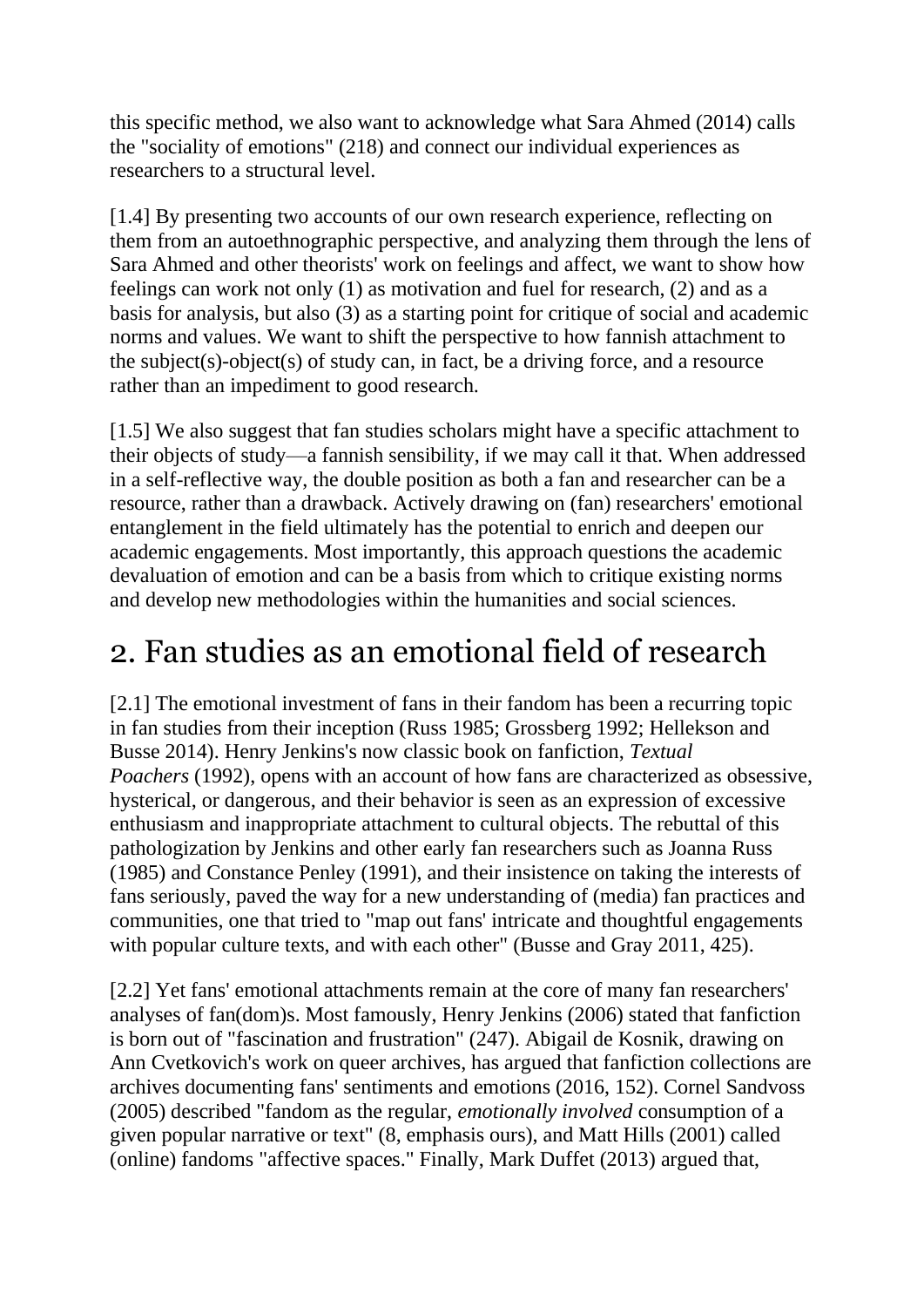however difficult it is to define fan(dom)s, "a positive emotional engagement with popular culture" lies at the base of fan practices and identities (17).

[2.3] The emotions and attachments of fan studies researchers have also become an object of scrutiny. Because many fan studies scholars are also active in fandom communities, the tension between the researchers' attachment to the phenomenon they are studying and the more detached, critical role of a researcher has been a recurring issue in discussions in fan studies. Following discussions around *Textual Poachers* (1992), Henry Jenkins coined the term "aca-fan" to describe his own position as co-currently both academic and fan. Although this definition has been criticized for drawing a hierarchical line between fan scholars and fans (Stein 2011) and manifesting academic hegemony of knowledge, it has been undeniably influential. By highlighting and acknowledging the double position of researchers as both participant in, and observer of, the communities that they are researching, the term has contributed to valuable discussions about (self-)reflexivity and positionality in fan studies (see, e.g., Evans and Stasi 2014; Ford 2014).

[2.4] Acknowledging this double position meant having to take the researchers' emotional involvement and attachment as fans into consideration. Even though the double positionality of so-called acafans has been described as useful (and sometimes necessary) for gaining access to fan communities (e.g., Jenkins 2006; Philipps 2010; Roach 2014), the resulting affective involvement of fan researchers in fan communities has mainly been addressed as detrimental to the research process. Even when fan scholars explicitly position themselves as fans, their emotions are often brought up in regards to whether and/or how affective involvement might pose an ethical challenge (Busse and Hellekson 2012). For example, Adrienne Evans and Mafalda Stasi (2014) have argued that the researchers' individual feelings may inhibit potential for politically engaged research in fan studies, pointing out that "it can be hard to criticize your own tribe—or indeed yourself" (16). And in *Fan Cultures* (2002) Matt Hills explains that "academic practice…typically transforms fandom into an absolute Other" (5). He sees this as the reason for the difficult and (at least) ambivalent relationship between fans and fan studies scholars. Hills has a performative understanding of fandom, framing both fandom and academia as performative acts rather than fixed entities. He points out that scholar fans "must still conform to the regulative ideal of the rational academic subject, being careful not to present too much of their enthusiasm while tailoring their accounts of fan interest and investment to the norms of 'confessional' (but not overly confessional) academic writing" (11–12). In his distinction between fan practices and academic ones, Hills reproduces the existing cultural bias that associates fans with emotions and academics with rationality. That way the fannish emotions of researchers remain largely disregarded—and even more so, they are viewed as detrimental to the research process.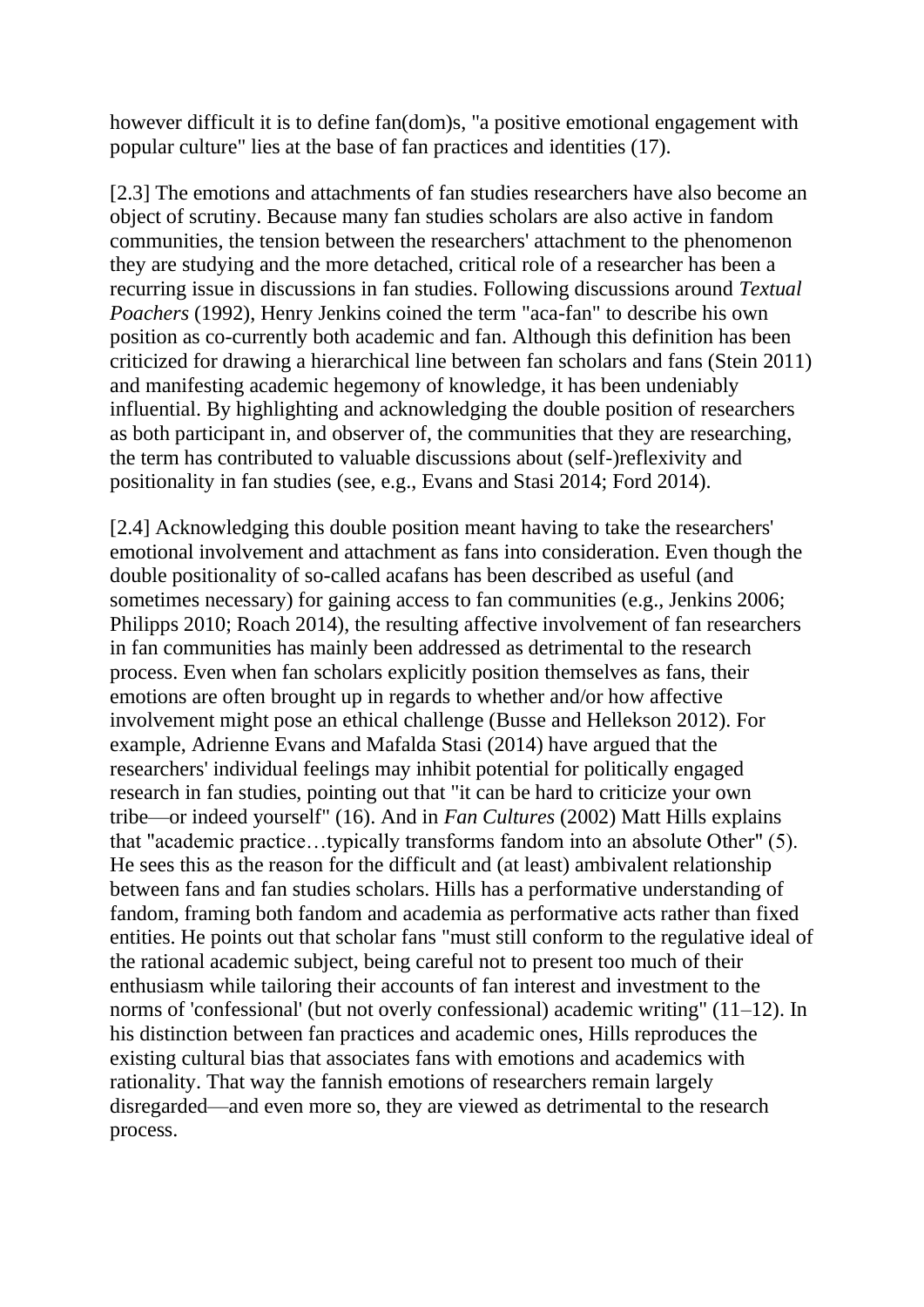[2.5] But fannish emotions and attachments are not portrayed as exclusively negative. It is not uncommon to see fan studies scholars acknowledge the productive force of fannish emotions in their scholarship. For example, Kristina Busse and Karen Hellekson (2012) recognize that fannish passion is often what motivates fan studies research. And Rebecca Wanzo (2015) explicitly counters the claim that fannish "love obstructs good knowledge production" with the assertion that "it is also the love—and at times disappointment—that can produce scholarship that really articulates the intellectual stakes of a work"  $(\P 4.1)$ . However, these mentions usually remain fleeting, and the ways in which fannish emotions feed into the research remains obscure. Consequently, while fans' emotions have been understood and examined as a process of meaning making, the productive potential of fan researchers' emotions and attachments remains largely undertheorized.

[2.6] However, fannish emotions are not unmediated and are not experienced the same by all fans. Rukmini Pande makes an excellent point of this in *Squee from the Margins* (2019). She uses Sara Ahmed's concept of the feminist killjoy (Ahmed 2010) to illustrate how fannish engagement with media work is structured around axes of race. Pande builds on the work of Wanzo in her critique of the "continued and glaring absence of race as an aspect of analysis in fan studies" (2019, xii). In doing so, she questions the idea of fan practices as resistant to societal norms. Pande shows how fan studies' focus on fannish enthusiasm is a racialized concept, as it does not take into account how fans of color experience media and fandom. Finally, she points out that "it is vital to stop the practice of using universalizing labels such as 'transgressive' or 'transformative' pleasure without explicitly identifying whom these definitions exclude" (195). Approaching fandom from the position of undiluted joy is not achievable for everyone, and fannish attachments must be understood against the backdrop of societal power structures.

# 3. Affect in/and methodology

[3.1] Although affect seems to play an important role in research on fandoms, fan communities, and fannish behavior, it still remains undertheorized. We argue that affect theory can be a valuable resource for methodological questions in fan studies because it offers a deeper understanding of what a fruitful academic engagement with affect could look like.

[3.2] Sara Ahmed's *The Cultural Politics of Emotion* (2014) can be considered as one of the central works in current affect theory. In it, she argues that emotions must not be seen as apolitical or ahistorical. She describes how in Western thought emotions are commonly constructed as separate from, and "beneath, the faculties of thought and reason" (6) because "to be emotional is to have one's judgement affected: it is to be reactive rather than active, dependent rather than autonomous" (3). Emotions are seen as interfering with one's ability to make judgments; to conform to the standards of objectivity and impartiality, emotions must be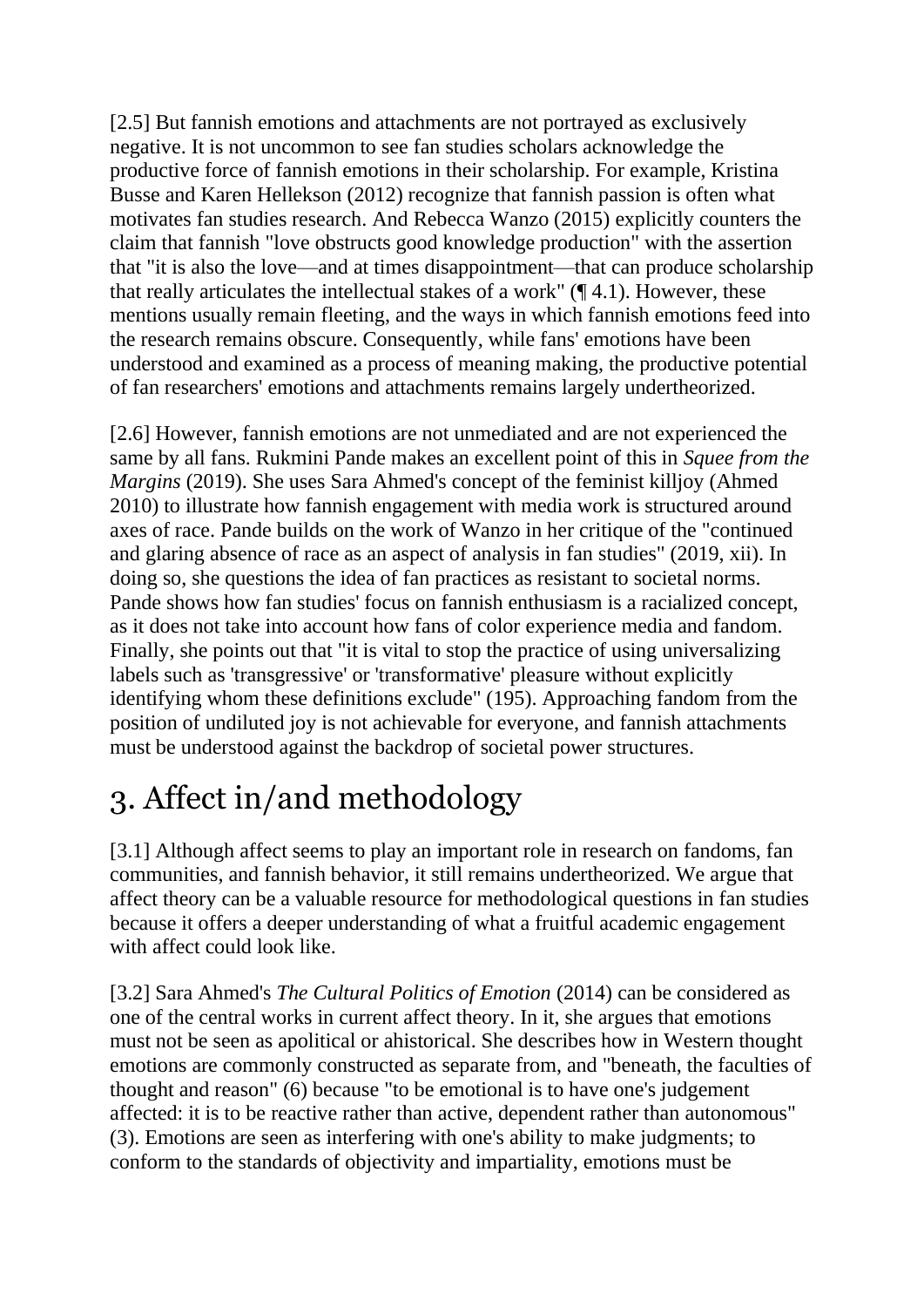separated from the process of thinking and perceiving. This separation of researchers from their emotions goes hand in hand with the separation of researchers from their research objects; if researchers become too involved in the topic (or worse, the people) they are researching, their work becomes suspect. The entanglement between researcher and research object may lead researchers to form emotional attachments to the objects, people, groups, or phenomena they are studying, thus undermining their ability to comply with the norms of unbiased and objective knowledge production. Contrary to these assumptions, Ahmed suggests that emotions and affect are valuable for academic research because she is convinced that "theory can do more the closer it gets to the skin" (10).

[3.3] The concept of objectivity as value neutrality has been questioned and critiqued by researchers from several disciplines, many of whom have drawn on or been based in feminist theory. For example, Genevieve Lloyd's *The Man of Reason* (1984) provides an in-depth analysis of how deeply gendered the concepts of emotionality and rationality are in Western philosophy. In her article "Situated Knowledges," Donna Haraway (1988) called the notion of objectivity as a seemingly all-knowing perspective a "god trick" (582), and she proposed the concepts of situated knowledges and partial perspectives as alternatives. Much in the same vein Sandra Harding (1986) promoted feminist standpoint theory as a way to address researchers' bias and guarantee what she calls "strong objectivity," arguing that people in marginalized social positions are better placed to develop new and socially useful knowledge. Feminist criticism of scientific concepts of objectivity such as these have had a strong influence on a wide range of disciplines in the humanities and social sciences, perhaps especially so on the interdisciplinary and highly qualitative field of fan studies (Jenkins 2013). As Busse and Hellekson (2012) have pointed out, the ideal of the objective and disinterested researcher is no longer a given.

[3.4] Despite the increasing influence of what has come to be called the affective turn, texts that explicitly discuss the role of emotions in research methodology are still scarce, but they are slowly accumulating. For instance, Alison Jaggar (1989) points out how emotions are intrinsically linked to the process of evaluation and observation, in that they both arise from that which is observed and also shape and color our perceptions. As a result, emotions are instrumental in defining the values and norms of both individuals and society. She further argues that emotions that align with these values and norms are seen as acceptable, while emotions that do not align with these norms are outlawed. Jaggar remarks that these outlaw emotions "are necessary to develop a critical perspective on the world" (1989, 167) by not only working as motivation but also granting the ability to perceive the world differently from conventional descriptions. Furthermore, in "The Feeling of Finding Out," Colleen McLaughlin (2005) argues that "emotion and thinking are inextricably linked in the research process" (65) and that the imperative to ignore and separate oneself from emotions in the research process is detrimental to scientific knowledge production. She goes on to emphasize that the researcher's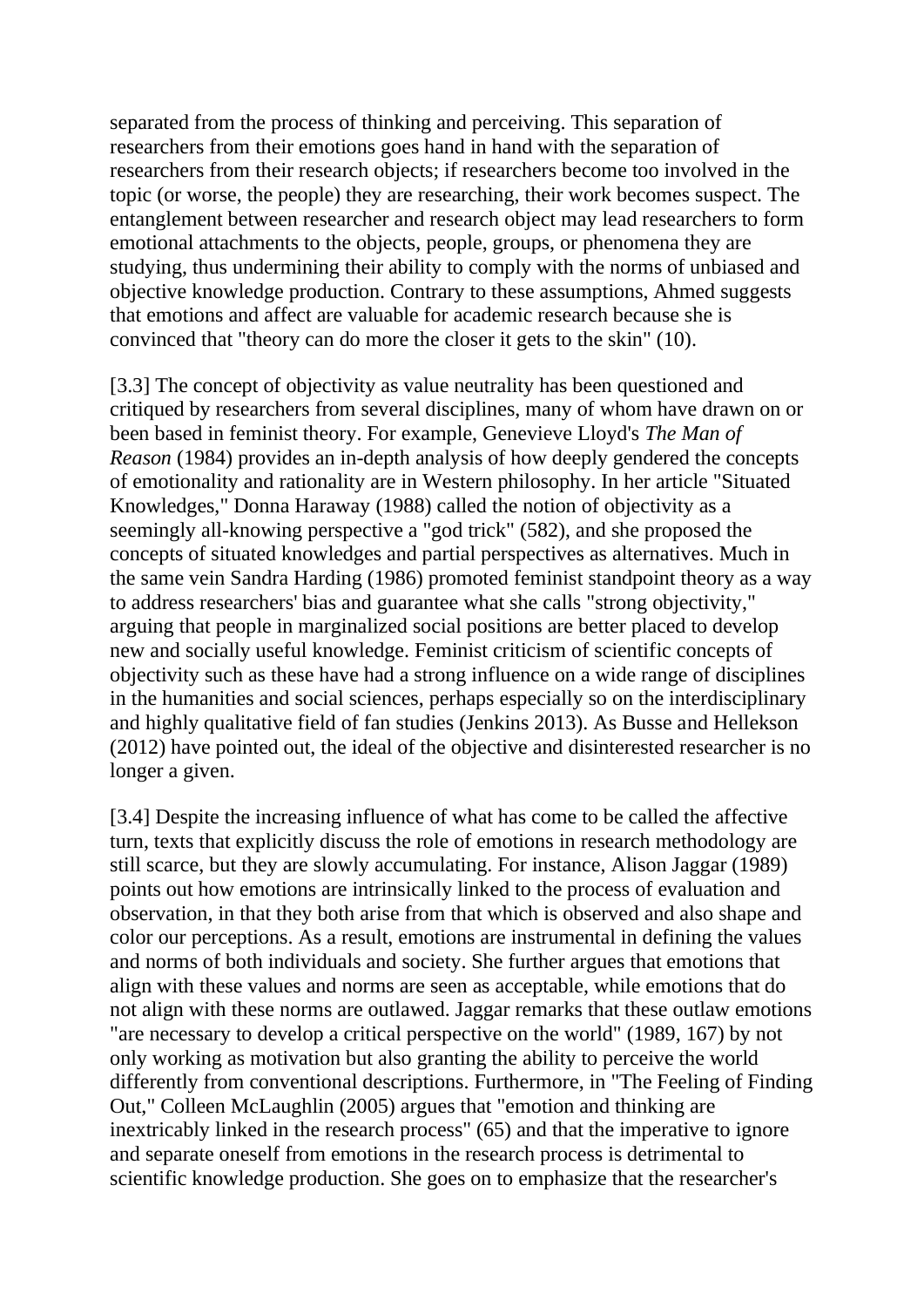ability to "hold and endure" feelings of discomfort, ambiguity, and insecurity are essential to the research process (70). McLaughlin points out that "emotional blindness will not enhance the research process: It will only drive underground the examination of assumptions and processes in individuals and groups that hinder fruitful exploration" (76). Similarly, in her article "Emotions and Research," Janet Holland (2006) states that "emotions are important in the production of knowledge and add power in understanding, analysis and interpretation" (195). It is not enough to simply accept that research can be an emotional process; we also have to ask how emotional processes can be integrated in academic work, and how they can be mobilized in an academic context.

[3.5] Even when they are not explicitly framed as methodological texts or directly address the topic of research methods, recent theoretical works on affect and emotion offer the potential for insight into the role of emotions in the production of knowledge. Sara Ahmed's interest in the work that emotions do in the world, how they orient bodies toward certain objects, and how they shape the way these objects appear made her work especially salient for the development of our analysis of the methodological role of emotions. Rather than asking what emotions are, Ahmed asks what they do (2014, 4). Challenging the idea that emotions are only interior, she makes the "sociality of emotion" (9) the focal point of her work. Ahmed views emotions as "social and cultural practices [that] should not be regarded as psychological states" (9); in other words, she treats emotions as a social, not an individual phenomenon. Ahmed goes on to argue that emotions are never unmediated, that they always involve particular readings of both the world and of the emotions themselves. This means that emotions become part of the social webs that structure our existence, that frame how we see and interact with each other, including in our work as researchers. Our emotional investments are not entirely under our control because, as Ahmed points out, "emotions are 'sticky,' and even when we challenge our investments, we might get stuck" (16). This means that to simply be aware of one's emotional attachments—or even to attempt to fight or counteract them—would not in itself be productive.

[3.6] Ahmed explores how emotions such as pain, anger, love, joy, wonder, and hope are instrumental in producing a feminist understanding of the world (Ahmed 2014, 168ff). She argues that feminism involves an emotional response to society, a response that has the power to reorient one's relation to social norms. For instance, feminist anger involves a reading of pain—an interpretation of that pain as wrong, unjustified, and something that should be undone. By reading the relation between affect and structure, emotions can reorient people's relations to social norms and help produce new understandings of the world. This means that, for emotions to be a starting point for social critique, they need to be translated from the individual to the structural level (Ahmed 2014, 173–74). It is in this process of translation that we locate the productive potential of emotions in the research process. As researchers, we should cease to think of our emotions as individual experiences to be overcome (or embraced, or endured) and instead approach them as opportunities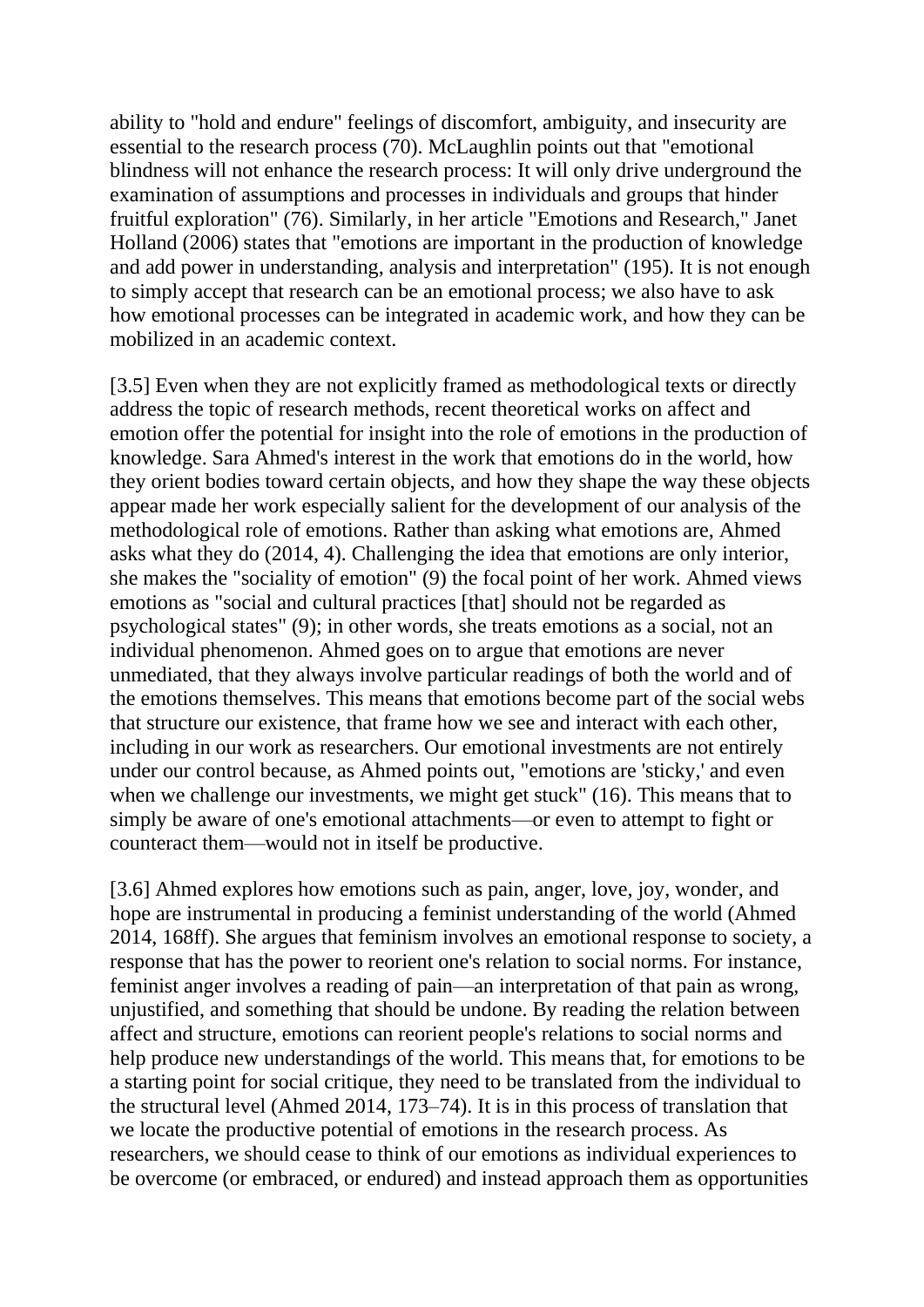to trace our entanglements with social structures and actors, in order to unlock the potential for valuable insight.

[3.7] Ahmed explains that the hierarchy between emotion and rationality functions to hide emotional aspects of rationality (2014, 670). In *Living a Feminist Life* (2017, 27), she elaborates that even gut feelings should be taken seriously in the research process as sources of information. We believe that including Ahmed's approach to methodological discussions has the potential to provide a productive intervention in some of the recurring ethical debates within fan studies about research positionality. Applying Ahmed's ideas to empirical research on fan(dom)s and fan communities requires researchers to engage with the notion that emotions are part of how we experience the world and that they are carriers of information. Following Sara Ahmed, we build on a tradition of feminist thinking that deliberately puts an emphasis on emotions, regarding them as just as valuable and potentially informative as affect.

[3.8] Even though emotions have always been a part of the research process, that doesn't mean that all research is emotional in the same way. It is easy to imagine that different affective orientations to the same project could lead to vastly different research outcomes. In "Paranoid Reading and Reparative Reading" (2002), Eve Sedgwick argues that a great deal of contemporary research and theory is written from what she calls the paranoid position. Driven by anxiety, the paranoid position is characterized by a need to be alert to, and ward off, possible dangers to avoid experiencing negative affect. Sedgwick further posits that this position privileges the production of "knowledge in the form of exposure" (138), producing research that draws on a hermeneutics of suspicion that seeks to expose hidden violence and reveal complicity with oppressive systems. In opposition to the paranoid position, Sedgwick proposes the concept of "reparative reading," an approach arising out of what she terms the depressive position. Driven by love and care, and characterized by the pursuit of pleasure, this approach seeks to repair the flaws of and add to the work upon which it builds.

[3.9] It is possible to trace these two positions and resulting approaches in both fandom communities and fan studies scholarship. It could, for instance, be argued that the practice of writing fanfiction itself is a form of reparative reading of the source works, while ship wars and some critical fan discourses that seek to expose problematic aspects of the source works or fandom itself may be seen to arise from a paranoid position. However, although we agree that the concepts of paranoid and reparative readings point to something significant about how different emotional positions lead us to different readings (and writings) of our research subjects, the distinction between the two seems a bit too simple. For instance, love for a thing might work as a powerful motivator for the kind of critique that Sedgwick would characterize as paranoid.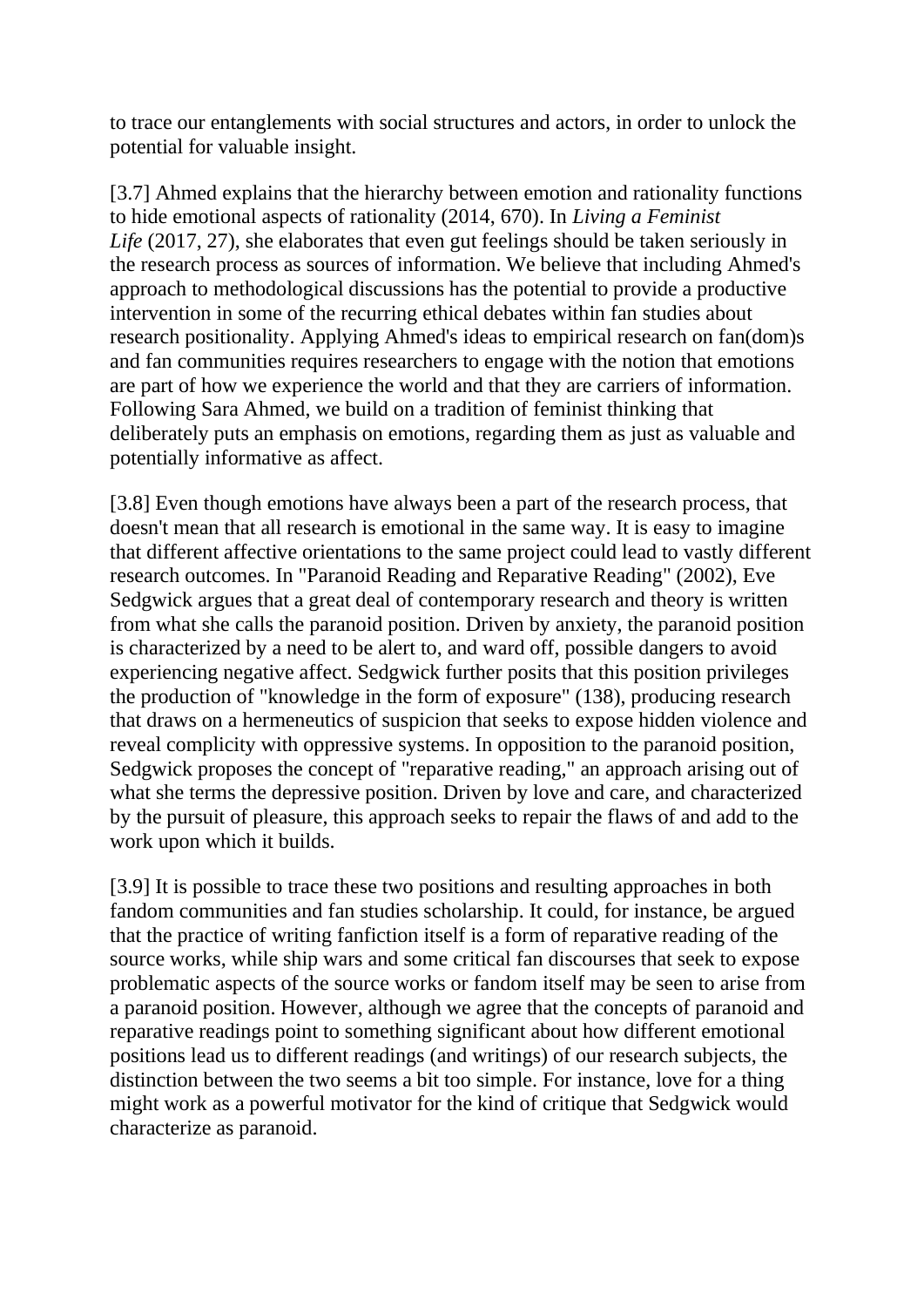[3.10] One illustrative example of this may be found in Alexis Lothian's 2018 article "From Transformative Works to #TransformDH," in which she analyses the academic field of digital humanities as a fandom, based on the observation that "the fervor and intensity with which digital humanities nerds and geeks appreciate their objects of study" (371) parallels those of fan communities. She posits that the humanities as a whole may be said to operate like a fandom, asking, "How could one devote a life to study without an intense affective connection to an object of fascination—whether it begins in love or as anger, discomfort, a critical itch?" (376–77). To account for the situations in which love for a thing gets channeled into transformative critiques of that thing, Lothian introduces the term "critical fandom," an affectively intense relationship in combination with a critical stance, referring specifically to situations where the critique targets "dominant raced and gendered power structures" (377). People who find themselves marginalized, sidelined, or misrepresented may channel their emotional investment into critical fandom practices, though this often comes at the price of pushback from those who do not share their experiences. Drawing on discussions of race in fandom, she shows the critical potential of those who find their fannish pleasures spoiled by alienating and violent structures of exclusion embedded within the communities and objects into which they have invested their time and love—be it in fandom or academia.

[3.11] Whether or not we can claim the methodology of critical fandom for ourselves in this article, given that we as (albeit queer) white women can hardly insist to have a marginalized position within the field of fan studies, we very much subscribe to Lothian's argument that structures of fannish engagement are reproduced in academic communities, and that critical approaches and insights of fan communities could be used to inform and illuminate our academic work.

### 4. Working with fannish emotions: Two autoethnographic accounts

[4.1] In the following, we present two different accounts of affective responses to the field and research process. We deliberately chose one account that shows how an emotion that is generally perceived as negative can be of motivation for the research process; the second account will illustrate how a sense of belonging to the field and a positive emotional attachment to it can lead to what we might call a (fan) researcher's fannish sensitivity. By choosing two seemingly opposing experiences, we want to challenge hierarchical concepts of affective attachment and superficial distinctions between good and bad feelings that disregard the underlying sociocultural norms that shape our emotions.

[4.2] When we met at the Fan Studies Network Conference in 2016, we were both writing our master theses on fanfiction. Although the topics of our work differed, we instantly connected over our similar interests in fan studies methodologies. We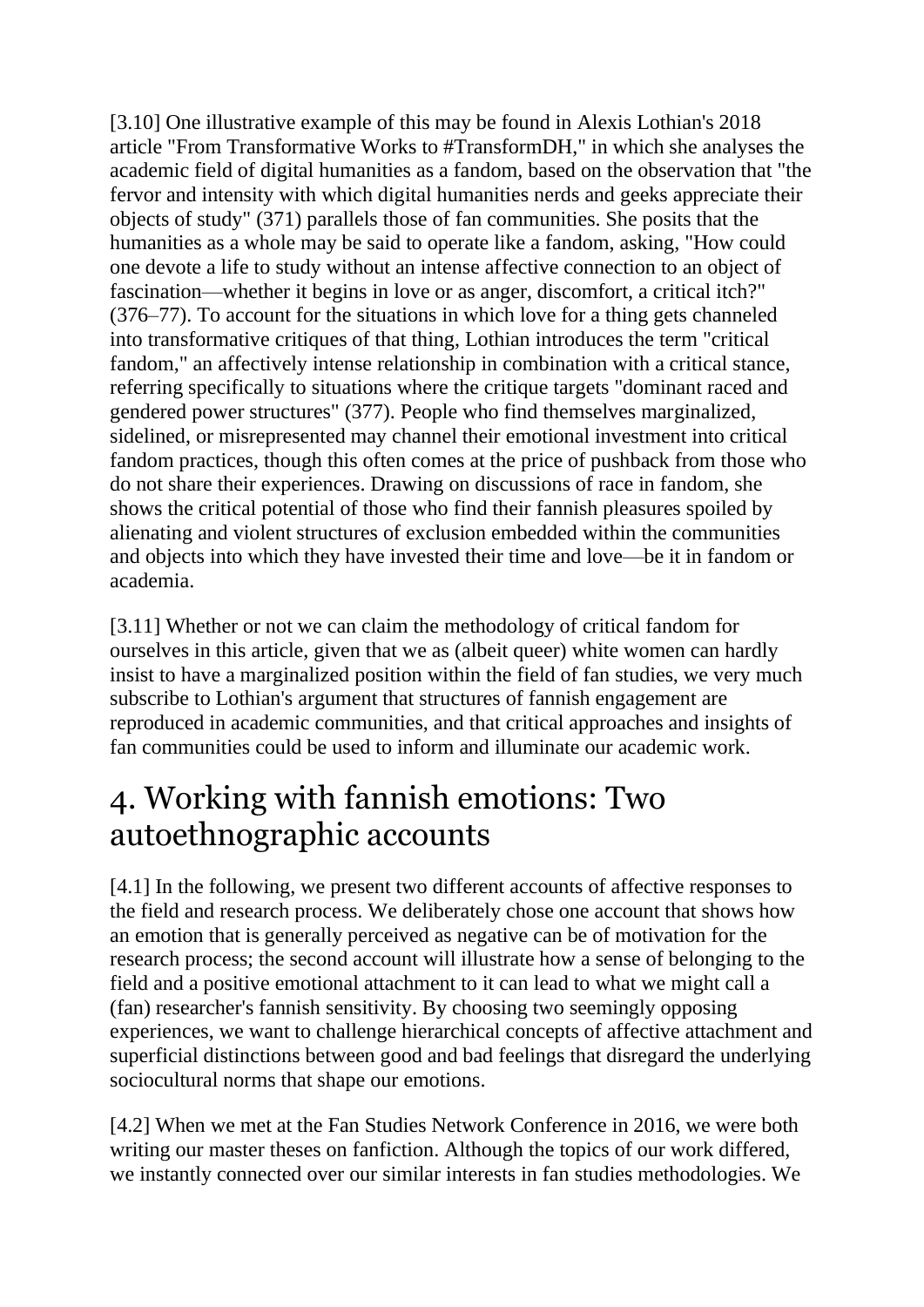discussed how our own emotional attachment to the field motivated us but also led to methodological and methodical insecurities. This insecurity certainly was a result of the lack of discourse on fan studies methodology to refer to (Evans and Stasi 2014). Over the last two years, we have continued to reflect upon our (emotional) experiences and their connection to methodological questions in regards to fan studies. The following accounts are a result of this ongoing discussion.

# 5. Autoethnographic account of Sophie Hansal

[5.1] When I interviewed self-identified LGBTQ+ fanfiction readers for my master's thesis, I was convinced that they would share my belief that fem-/slash fanfiction is *always* (also) a political tool and that it comments on societal norms regarding gender and sexuality. However, I could not find empirical evidence for this hypothesis in my interviews. It soon turned out that for the vast majority of my interview partners, politics wasn't a relevant topic at all in the context of fanfiction. Some of them even seemed to be annoyed by the fact that I addressed politics at all in the interview. I found this result immensely frustrating. After all, I did not want my thesis to state that LGBTQ+ fanfiction readers are simply consumers whose main objective is to gain pleasure through this kind of media use. I felt defensive and threatened, and I reached a point where I felt tempted to "distort the material that does not fit, and so ignore data that counteracts hypotheses or challenges values" (McLaughlin 2003, 72). I started to view my interview partners as *others,* and wanted to distance myself from them. My own feelings of frustration, disappointment, and hurt formed a barrier between the experiences of my interview partners and my own.

[5.2] It was only when a friend with whom I had shared my concerns confronted me about this that I started reflecting on why I felt so strongly and negatively about my interview partners' accounts. I slowly began to realize how much it had to do with my own history. For me, discovering fem-/slash fanfiction was closely connected to my coming out as a lesbian. Additionally, it happened during a time when I had become more and more politically conscious and active, and more sensitive toward feminist topics. Actively engaging with my negative emotions finally helped me realize that, in fact, I mostly associated fanfiction with politics because I discovered it for myself at around the same time.

[5.3] At the time, I didn't read fan fiction because I wanted to make a political statement. I read it for comfort, for distraction, and as a sort of escape from my then mostly heteronormative surroundings. There has been a lot of controversy regarding the question whether fanfiction can and should be viewed as a commentary on societal norms on a textual level (e.g., Russ 1985; Jones 2002; Flegel and Roth 2010). When I started writing my thesis, I wanted to write about how the process of reading fanfiction can be an act of resistance that challenges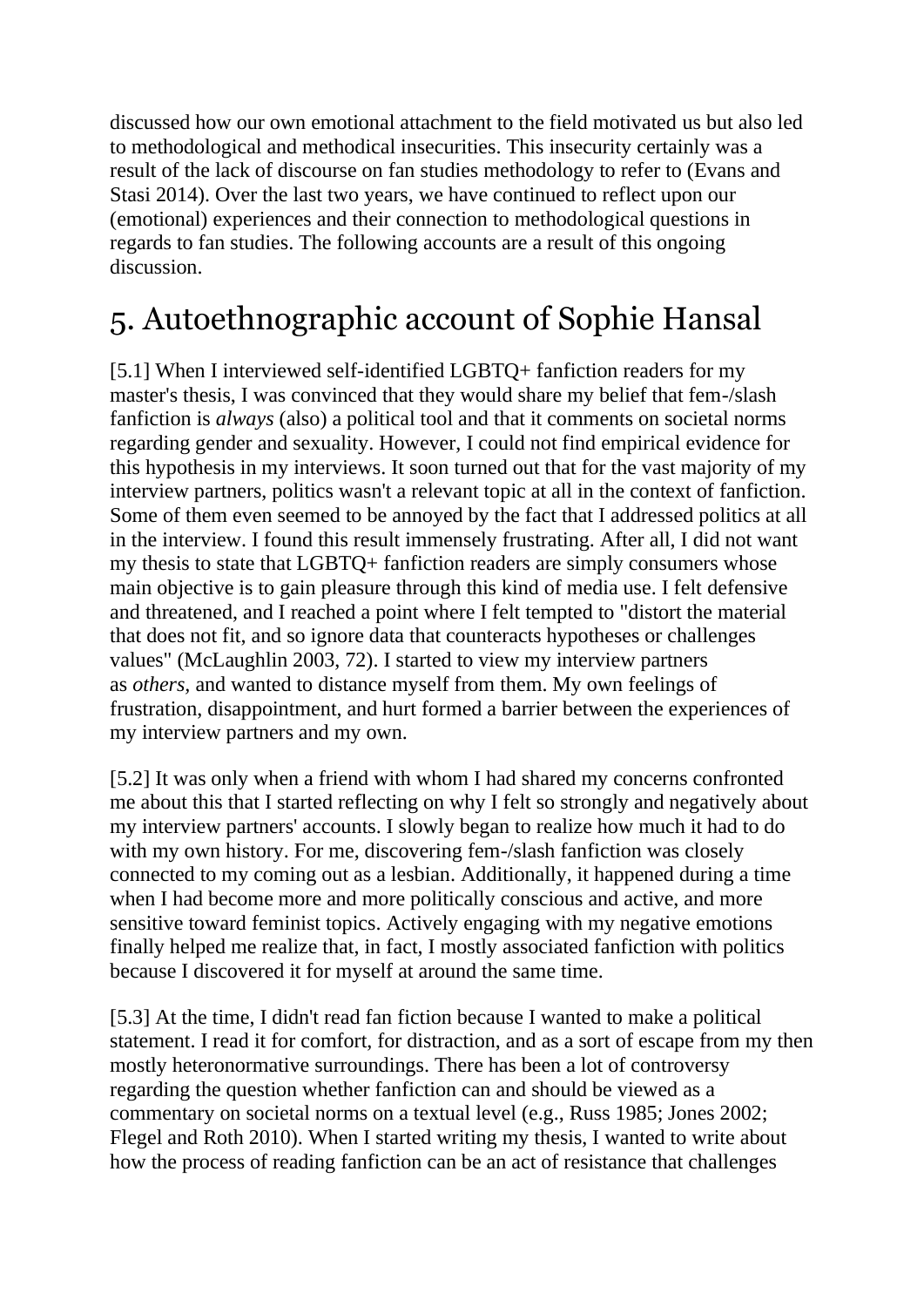societal norms. While I still believe that this is a topic worth further investigation, I could not find empirical proof for it in my own research. But engaging with my own emotional attachment to the field completely altered my perspective as a researcher.

[5.4] Confronting myself with my emotional entanglement in the field allowed me to be more open for the individual accounts of my interview partners. In the end I discovered that my own frustration was connected to the anger I felt toward structural homophobia I encountered in aspects of my everyday life. Engaging with fanfiction helped me escape from these experiences. For a long time I understood my own use of fanfiction as a political statement. I now believe that, in fact, it offered (and still offers) me an escape from my otherwise very politically conscious life.

[5.5] My emotions defined which narratives of my interview partners I was (un)able to hear. Only after I had actively engaged with the source of my frustration was I able to recognize that for the fans I interviewed reading fanfiction provided a safe space, not an act of active resistance. Comparing and contrasting my own experiences with those of my interview partners added a new layer of understanding for my own experiences not only as a lesbian fan, but also in regards to my expectations for the field. In the end, the feeling of frustration was a productive force in the research process that also led to methodical changes: a reflection on my own positionality as a lesbian fan and researcher became a key element of my thesis. Ultimately, the feeling of frustration became a starting point for the engagement with my affective attachment to the field and thus a valuable source of information.

#### 6. Autoethnographic account of Marianne Gunderson

[6.1] When I was deciding on the topic of my master's thesis in gender studies, I was initially oscillating between two ideas. One concerned immigration policies, family reunification, and gender. I had a connection with this topic from working in a nongovernmental organization (NGO) dealing with these issues, where I had daily contact with the people whose lives were affected by these policies. My other idea was, more vaguely, to write something about fanfiction. This impulse came to me from a longtime proximity to and appreciation for fannish online spaces. Although I was not much of an active participant in fandoms in terms of content creation, much of my digital reading habits and online social life was infused with transformative fan culture. The first idea seemed to me like the more serious, respectable, and politically salient issue, while writing about fandom felt like the less legitimate, less tactical choice. There was also a sense of moral obligation connected to the immigration policy thesis idea—here I was strategically placed to try to make a difference, politically, with my work—but I could not make myself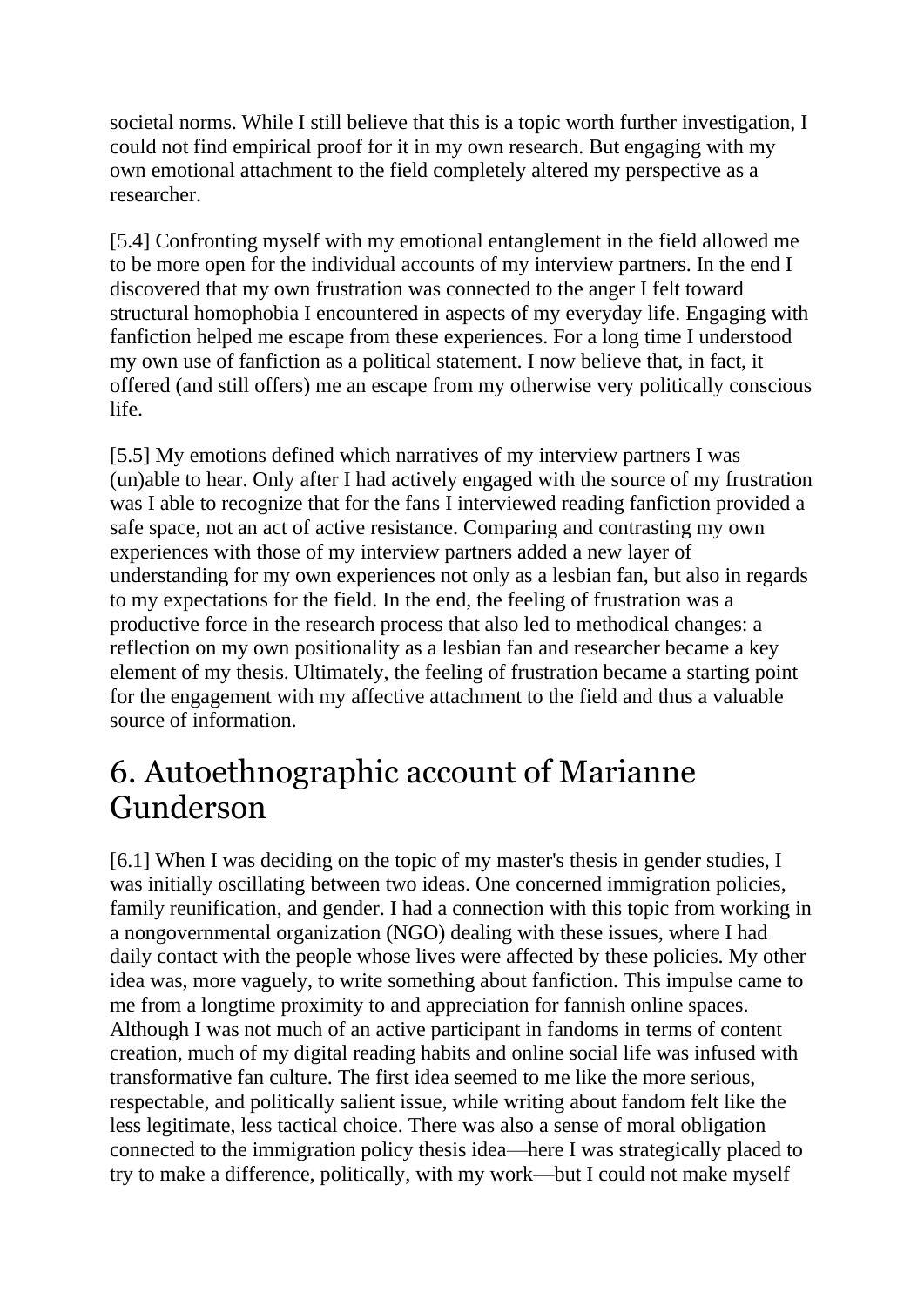embrace it. I was also hesitant to embrace the fanfiction idea, as a master's student with academic ambitions, I was concerned that this choice would preclude any future for me as an academic.

[6.2] These emotions did not become easier after I started looking at omegaverse fanfiction, a trope that, among other things, builds on wolf/human hybridities. These stories both fascinated and, initially, slightly repelled me. I was wary of doing my master's thesis on something that weird and academically obscure. Yet the discomfort I experienced at the thought of embracing this choice was different from the aversion I had toward researching immigration policies. I realized that my discomfort stemmed from becoming attached to the kinds of feelings and states that are commonly associated with fanfiction: frivolous, trivial, childish, lewd, too emotional, unserious, obsessed. Sara Ahmed (2014) talks about how emotions can be attached to certain objects, which then cause the emotions to circulate around those who become attached to them. "Such objects become sticky, or saturated with affect, as sites of personal and social tension" (11). This was the effect I was wary of: that I would be associated with the emotions and judgments that are attached to fanfiction communities, with devaluation and disregard by fellow students and academics that these labels could be used to justify. Conversely, with regard to the first topic idea, I was seeking to attach myself to the respectability, seriousness, and importance I considered it to hold.

[6.3] Tracing the origins of these notions was difficult. I cannot point to any one situation or interaction that planted them in my mind; rather, they seemed to have crystalized out of often unstated notions of academic respectability and rigueur diffused throughout my university education. However, retrospectively looking at the composition of the center for gender studies where I did my master's degree, the majority of the senior academic positions were held by people in the social sciences who were researching the kinds of politically salient social issues among which the topic of family reunification and immigration would be an easy fit.

[6.4] Sara Ahmed doesn't only talk about negative emotions; she also talks about the productive potential of responding to the world with wonder, joy, and care paying attention to the ways in which the world may surprise you (2014, 178–88). She specifically highlights wonder as a driving force, as something that makes you look at the world with fresh eyes. Paying attention to my wonder, curiosity, and joy was what ultimately tipped the scale. My wonder and curiosity were sparked by the narratives about gender and sexualities I found in these stories that were unlike any I had seen elsewhere, and I found joy in the enthusiasm that permeates fan practices and communities. These affective states became the basis of my attachment to the thesis topic, their stickiness pulling me in. While I was considering the other topic, there was no such joyful attachment; it was instead connected to a sense of frustration and ire over what I perceived as an inhumane political system. At one point I realized that these emotions would never be enough to carry me through a year-long thesis writing process. This realization was aided by the support and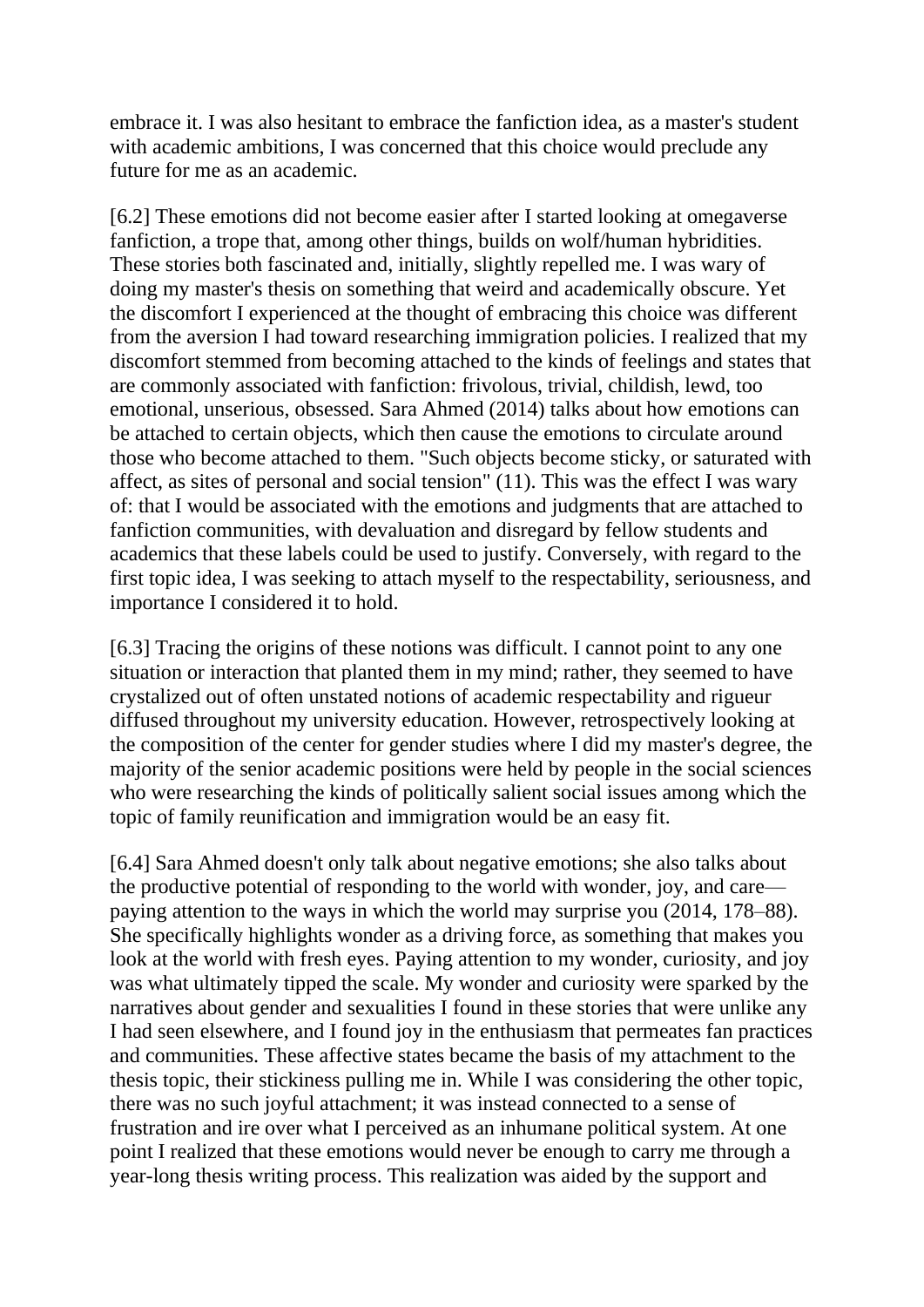encouragement of faculty members whose research interests in weird, monstrous, or uncanny texts and topics mirrored my own, and two of them would become my thesis advisors.

[6.5] In working with my thesis, I found that the affective modes that seem common in fan communities—the intensity, the enthusiasm, the desire to reach out to others, the fascination and frustration—were reflected in how I felt about my project. It seemed to me that the affective modes of fandom were indeed sticky, but not in the way I had feared. Instead, I found that fan practices and fannish emotions were feeding my research, giving me confidence and drive. This was further supported by Sedgwick's concept of reparative reading (2002), which gave me the theoretical underpinnings to let go of the rails consisting of other people's thoughts and to begin to formulate my own. The irreverence with which fans appropriate media works affected my approach to theoretical perspectives, giving me the confidence to draw on theory from multiple disciplines both within and beyond my academic background, to own my interpretations, and to patch them together according to my own vision, eventually explaining my approach to theory as "textual poaching" in my thesis defence. Furthermore, in a manner that echoes Lothian's (2018) use of fan discourses to analyze the critical issues in the digital humanities, the critical discourses and analyses I observed among fans challenged me to sharpen my own perspectives.

[6.6] Connecting with other fan studies researchers, I began to notice what seemed like a common thread among fans, researchers, and my own approach to the fanfiction I was studying: a certain vein of enthusiasm, emotional involvement, and attachment to rather than distance from the material. There was a desire to engage and produce works that are meaningful to other researchers but also to an extended community of nonacademics fans. Whether this is a product of the dual position as fan and researcher, or the affective contagion from the communities we study, or a bit of both, is unclear. Certainly, it is not only limited to fan studies researchers because both the cosupervisors on my thesis met my ideas with a very similar infectious enthusiasm.

[6.7] It took me longer to recognize that my enthusiasm for and easy attachment to both fandom and fan studies was buoyed by my whiteness. Rukmini Pande's 2019 critique of the treatment of race in fandom and fan studies as well as Samira Nardakrni's characterization of fan studies as a field "structured by whiteness" (2019), prompted my awareness of the ways in which being white allowed my enjoyment of fandom to remain a relatively uncomplicated and unambiguous source of motivation. Retrospectively, I can see how my reading of omegaverse fanfiction operated from a position in which whiteness was taken for granted, allowing me to overlook how these narratives were reproducing the marginalization of people of color. This realization, of course, came with its own bundle of feelings, signalling the task that lies ahead.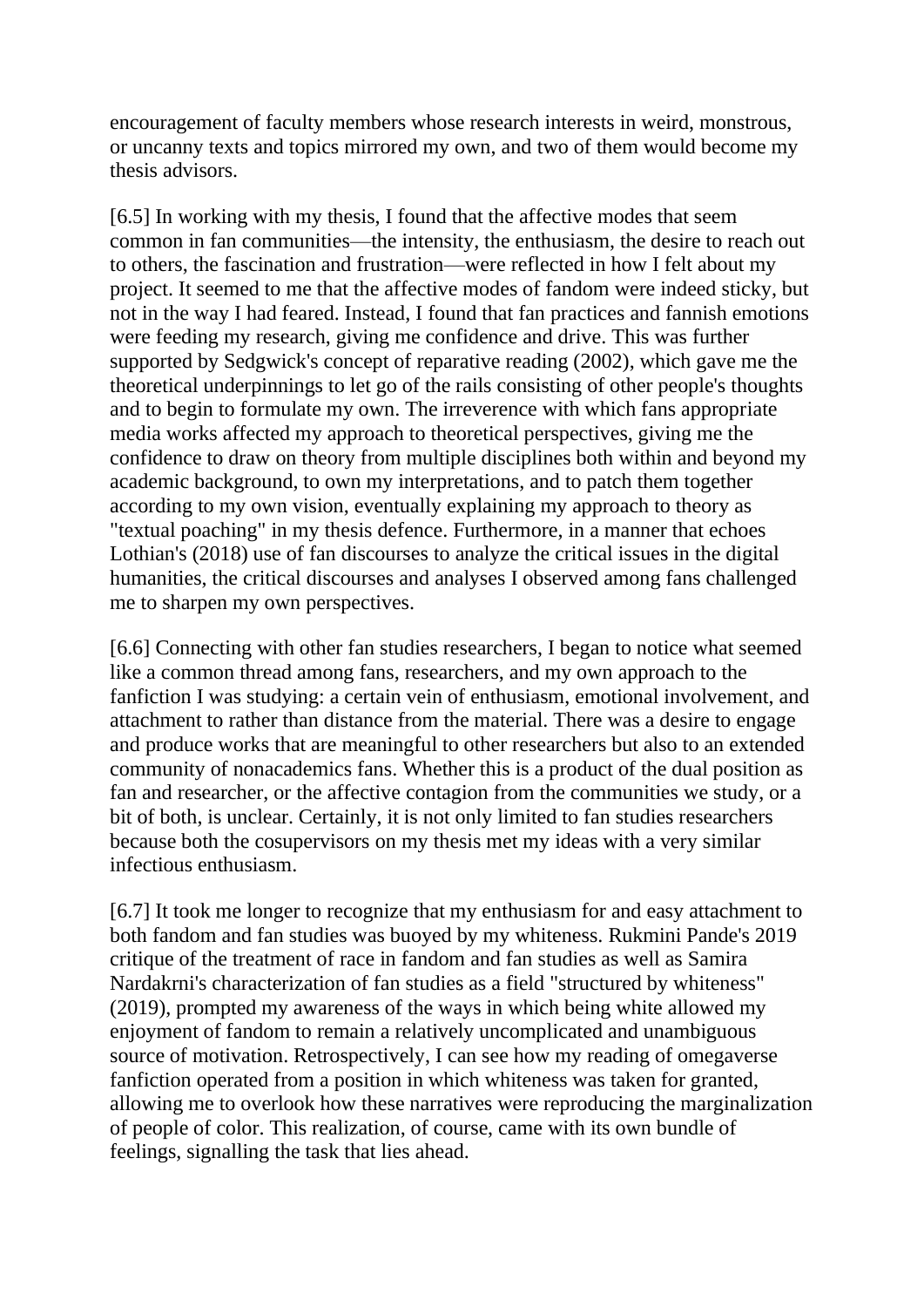# 7. Affect as an asset in (fan studies) research

[7.1] Contrasting these two accounts shows that while we both had different approaches to and experiences during the research process, we still had a shared experience—namely fannish emotions that troubled but ultimately informed and aided our research. Our respective emotional attachment to fannish communities not only was part of what motivated our research but also was instrumental in identifying what perspectives and ideas were worth pursuing. It informed our theoretical and methodical choices. Our affective responses to the field were connected to our own involvement in the fandoms we were studying, but in a broader sense they also reflected our position in societal structures. The way we engage with fandoms and research was influenced by many factors, such as our position as graduate students, our theoretical background in gender studies, but also our individual socialization as white, queer women.

[7.2] But to speak with Sara Ahmed, to make visible how these circumstances influenced our research, we needed to translate our emotions (our fascinations as well as our frustrations) into something we could work with. We had to actively reflect upon our emotions in the context of our relationships with fandom and our research projects. In *Living a Feminist Life* Ahmed states that "we have been taught to tidy our texts, not to reveal the struggle we have in getting somewhere" (2017, 13). Treating emotions as carriers of information requires a move in the opposite direction: researchers need to pay a lot of attention to these exact struggles during the research process. In order to use affective attachment to the field as a resource for self-reflection, it is not enough to simply accept that the research process is emotional. It is important to view the engagement with emotional aspects as a part of research work. If emotions are seen as antithetical to research, information may be lost. You have to put effort into understanding the emotions that come up during research and the context in which they appear.

[7.3] Questioning the dichotomy of good versus bad feelings (Ahmed 2014, 227) can be useful for challenging your own presuppositions both as a researcher and a fan. Applying Ahmed's affect theory to fan studies and reflecting upon one's own emotional involvement in fan communities might also be of special use when it comes to analyzing hierarchical structures and discriminatory practices within fan communities (such as racism, ableism, homophobia, transphobia…). In *Knowing Otherwise* (2011), Alexis Shotwell argues that feelings of discomfort and shame can be instrumental in making white people reflect upon racism (229). Shame, according to Shotwell, "signals the need for a change in the world" (254), a need that challenges us to meet it with action. Actively listening to the experiences of black fans and fans of color, disabled fans, and LGBTQ+ fans, including their affective attachments and experiences in the discussions on fandom, and engaging with the cultural politics of emotion can thus make visible the processes of othering within fan communities.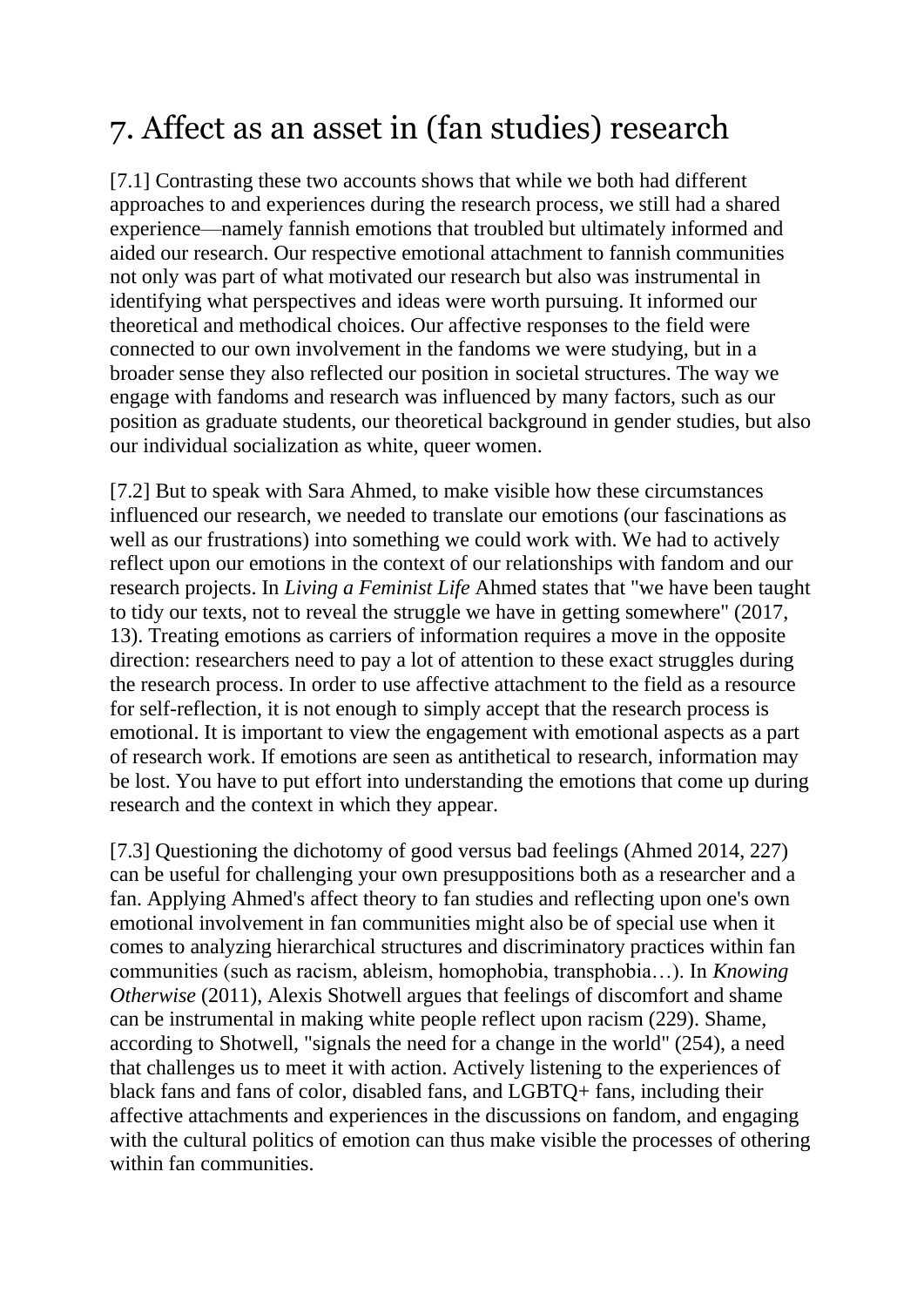[7.4] Addressing problematic issues can be especially challenging for researchers who are involved in the fan communities they are researching. If taken seriously, engaging with emotional aspects in research can be a difficult process that needs to be considered in time and resource administration accordingly. Affective involvement in the field of research can undoubtedly pose ethical challenges to researchers. Being emotionally attached to the field and subjects you are studying oftentimes comes with a sense of responsibility and might result in blind spots. Drawing on affect theory does not solve these problems, but addressing our affective relation to the field can add transparency to the research process. An affective approach to the field—one that translates emotions from an individual to a structural level—can add depth to academic work when done in a reflective, selfcritical, and transparent way. Providing an account of the ways in which feelings play into research should be regarded as a part of the work of explicitly situating oneself in relation to ones' research and as a way of showing and accepting the partiality of all research (Haraway 1988).

[7.5] Additionally, it reformulates the question of what and how we, as fan studies researchers, want to research. Engaging with methodological questions in fan studies research means reflecting on what we as fans *and* researchers want to know about fan communities. We suggest that the rejection of emotion as a productive resource within media studies in general has to do with the wish to comply with academic norms that label emotions and attachment as improper. For a fairly young field of research such as fan studies, it might be even more important to comply with these standards in order to be established as an academic subdiscipline. Although this desire is understandable, it refutes the very nature of fan studies, which have always been trans- and interdisciplinary and therefore impossible to condense into one fixed set of academic rules. Seen through Lothian's analysis of digital humanities as a fandom, it becomes obvious that we think these fannish modes of engagement are an enrichment to the academic environment, and that they can be mobilized to engage cooperatively across disciplines and possibly also across the fan/researcher divide.

### 8. Conclusion: Toward a fannish methodology

[8.1] Against the background of Ahmed's work on the cultural politics of emotion, our respective accounts serve as examples of why and how Ahmed's theoretical framework can be especially suited for methodological discussions in fan studies. To sum up some of our main arguments, we propose the following characteristics for what we would like to call a "fannish methodology."

[8.2] A fannish methodology critically reflects upon and questions the dichotomous and oppositional conceptualization of emotion and rationality and its hegemony in academic thought. Drawing on "the affective technologies of fannish love" (Lothian 2017, 238) the researcher's emotional attachment to the material is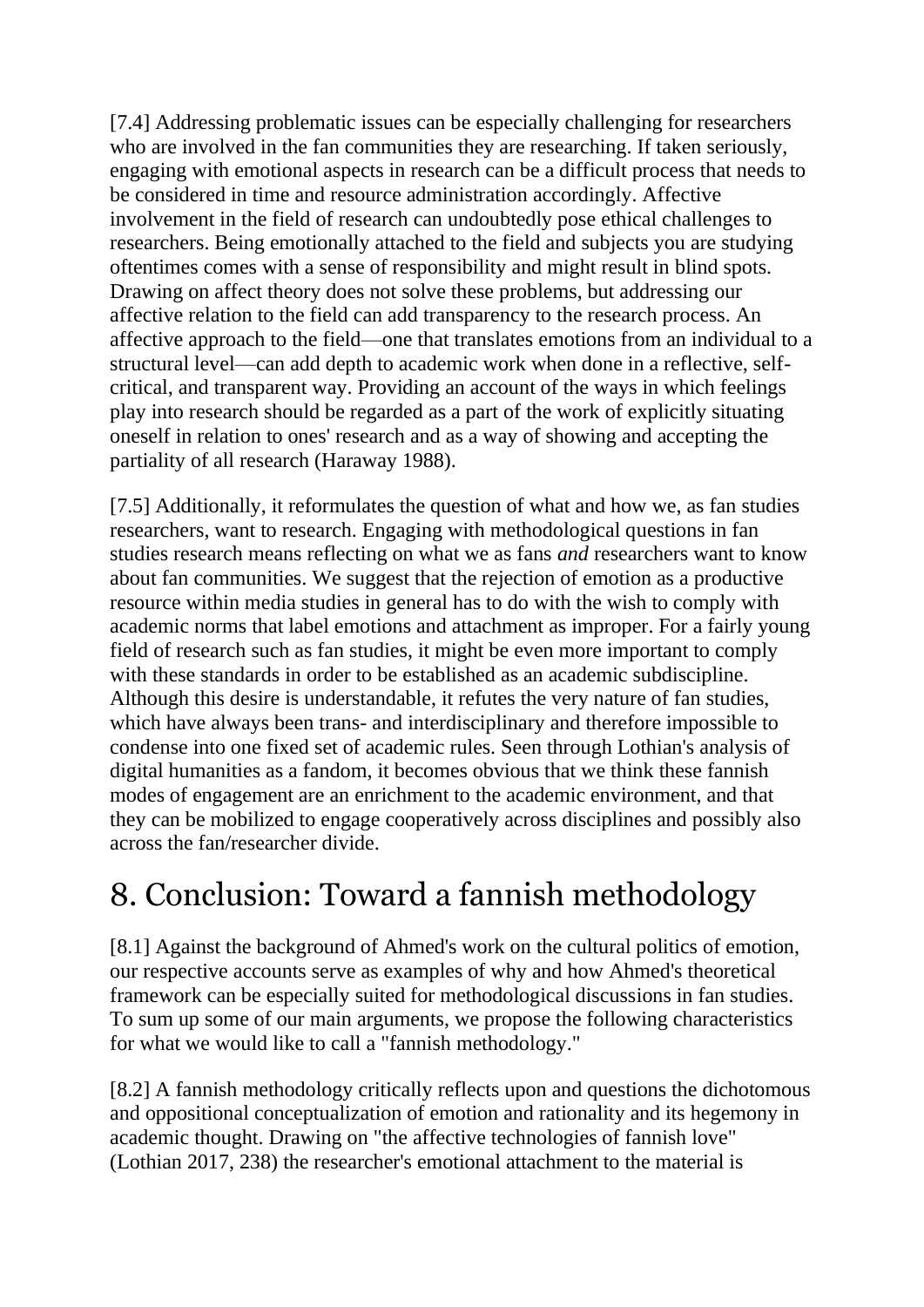considered as a resource, and affective responses and emotional aspects of the research process are seen as useful sources of information and insight. A fannish methodology generally understands emotions as beneficial to the research process and views affective responses as clues for research questions, issues, and problems.

[8.3] A fannish methodology accepts that fan studies scholars write from a specific position, where they oftentimes are both researchers and fans, both participants and observers. Rather than denying existing emotional entanglements, the dual position as fan and researcher is both actively embraced *and* critically reflected upon. It challenges emotional hierarchies and acknowledges the critical potential of negatively connotated feelings. In its research output, a fannish methodology actively articulates the emotional aspects of the research process, using them to trace the entanglements among researchers, fan(work)s, and social structures.

[8.4] A fannish methodology is collectivist and community-based. Research is conducted based on the premises of cooperation and reciprocity, seeking to provide value both to the field of fan studies and to the fan communities it draws upon. It challenges existing academic practices that focus on competition between researchers and make a clear distinction between the subject-objects of study and the researcher. In so doing, it acknowledges and addresses what Ahmed describes as "academic walls" (2017, 148) that serve as a mark of distinction. A fannish methodology involves a commitment to remain sensitive toward hierarchical structures within academia and fan studies, among fan studies scholars, and between different fan communities. By examining the social conditions in which both positive and negative feelings arise, it does not overlook existing power imbalances and discriminatory practices.

[8.5] Fannish methodologies are irreverent toward authority and canons, as fan studies cannot be confined in one distinct definition and/or discipline. Fan studies have to be seen as "a truly interdisciplinary field, one that has adopted and adapted ideas from various other disciplines, particularly audience and cultural studies" (Hellekson and Busse 2014, 1). Consequently, a fannish methodology encourages academic textual poaching—drawing on different traditions, disciplines, and fields, bringing them together in potentially new and unexpected ways. Rather than adhering to a specific theoretical approach, it accommodates the scavenging of theory and ideas from different research traditions as it serves the purpose of the researcher. Instead of lamenting the fact that "fan studies remain an undisciplined discipline" (Ford 2014, 54), this diversity of methodical and theoretical approaches in the field should be viewed as a strength.

[8.6] We do not want to present this as a definitive list of characteristics but rather as a starting point for further discussion. Given the growing variety of scholars from different disciplines who engage with audience and fan studies, it is questionable that identifying *one* methodological approach to the field is either achievable or relevant. However, focusing on fan researchers' shared (emotional)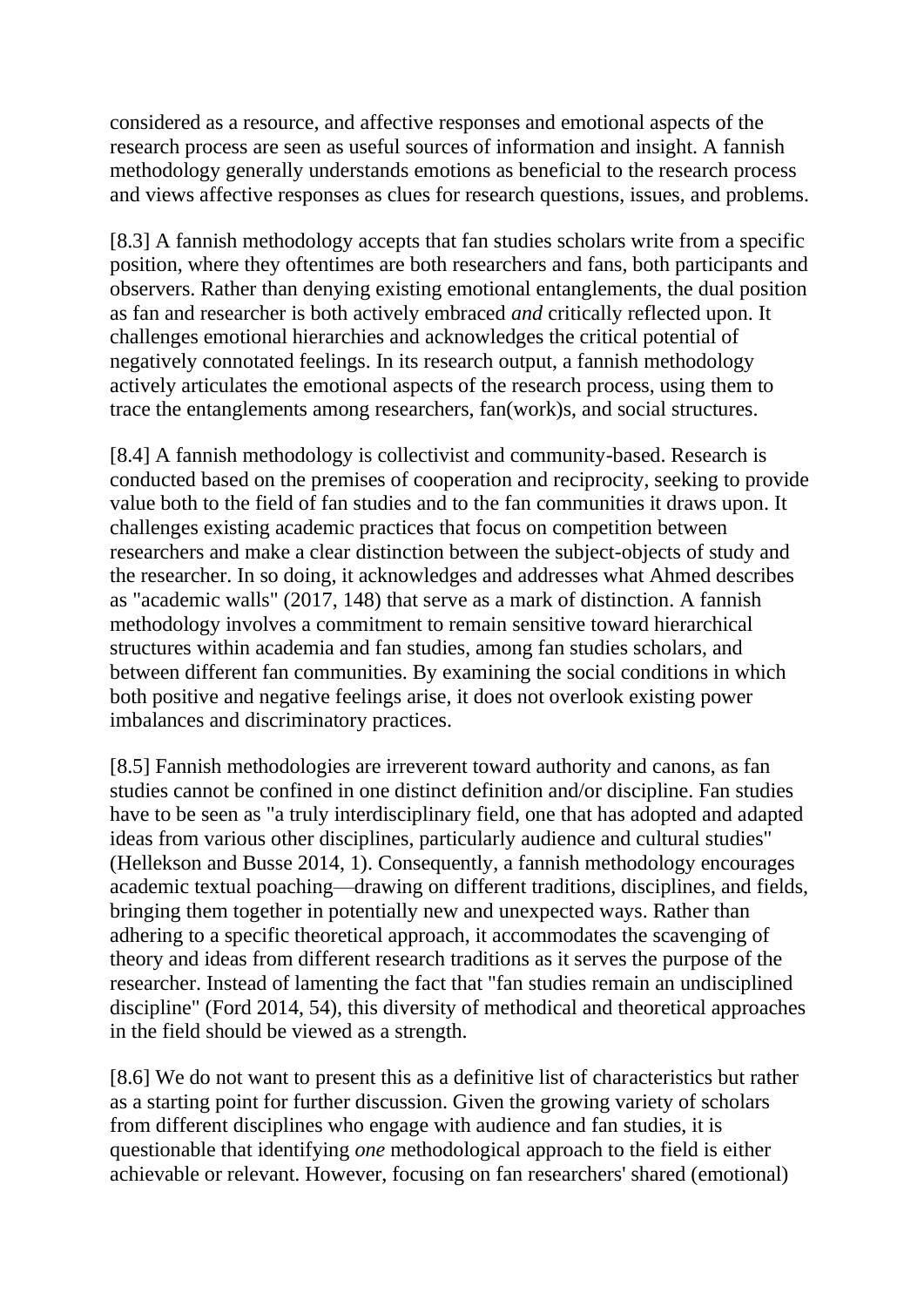experiences—their fannish sensitivity—offers one possible answer to the question of how we can grow a sense of community among fan studies researchers (Ford 2014). With our article we have illustrated how an application of Sarah Ahmed's approach to affect could add new perspectives and depth to a much-needed broader discussion on fan studies methodology. We argue that an affective turn in methodology will improve knowledge within the field of fan studies research, and that it can help fan studies scholars in finding a common ground despite different backgrounds.

#### 9. References

Ahmed, Sara. 2010. *The Promise of Happiness.* Durham, NC: Duke University Press.

Ahmed, Sara. 2014. *The Cultural Politics of Emotion.* Edinburgh: Edinburgh University Press.

Ahmed, Sara. 2017. *Living a Feminist Life.* Durham, NC: Duke University Press.

Busse, Kristina, and Jonathan Gray. 2011. "Fan Cultures and Fan Communities." In *The Handbook of Media Audiences,* edited by Virginia Nightingale, 425–43. Malden, MA: Wiley-Blackwell.

Busse, Kristina, and Karen Hellekson. 2012. "Identity, Ethics, and Fan Privacy." In *Fan Culture: Theory/Practice,* edited by Katherine Larsen and Lynn Zubernis, 38–56. Newcastle upon Tyne: Cambridge Scholars.

Coppa, Francesca. 2006. "A Brief History of Media Fandom." In *Fanfiction and Fan Communities in the Age of the Internet,* edited by Kristina Busse and Karen Hellekson, 41–59. Jefferson, NC: McFarland.

De Kosnik, Abigail. 2016. *Rogue Archives: Digital Cultural Memory and Media Fandom.* Cambridge, MA: MIT Press.

Denzin, Norman K. 2014. *Interpretive Autoethnography.* Los Angeles: Sage.

Duffet, Mark. 2013. *Understanding Fandom. An Introduction to the Study of Media Fan Culture.* London: Bloomsbury.

Ellis, Carolyn. 1999. "Heartful Autoethnography." *Qualitative Health Research* 9 (5): 669–83. [https://doi.org/10.1177/104973299129122153.](https://doi.org/10.1177/104973299129122153)

Ellis, Carolyn. 2004. *The Ethnographic I: A Methodological Novel about Autoethnography.* Lanham, MD: AltaMira Press.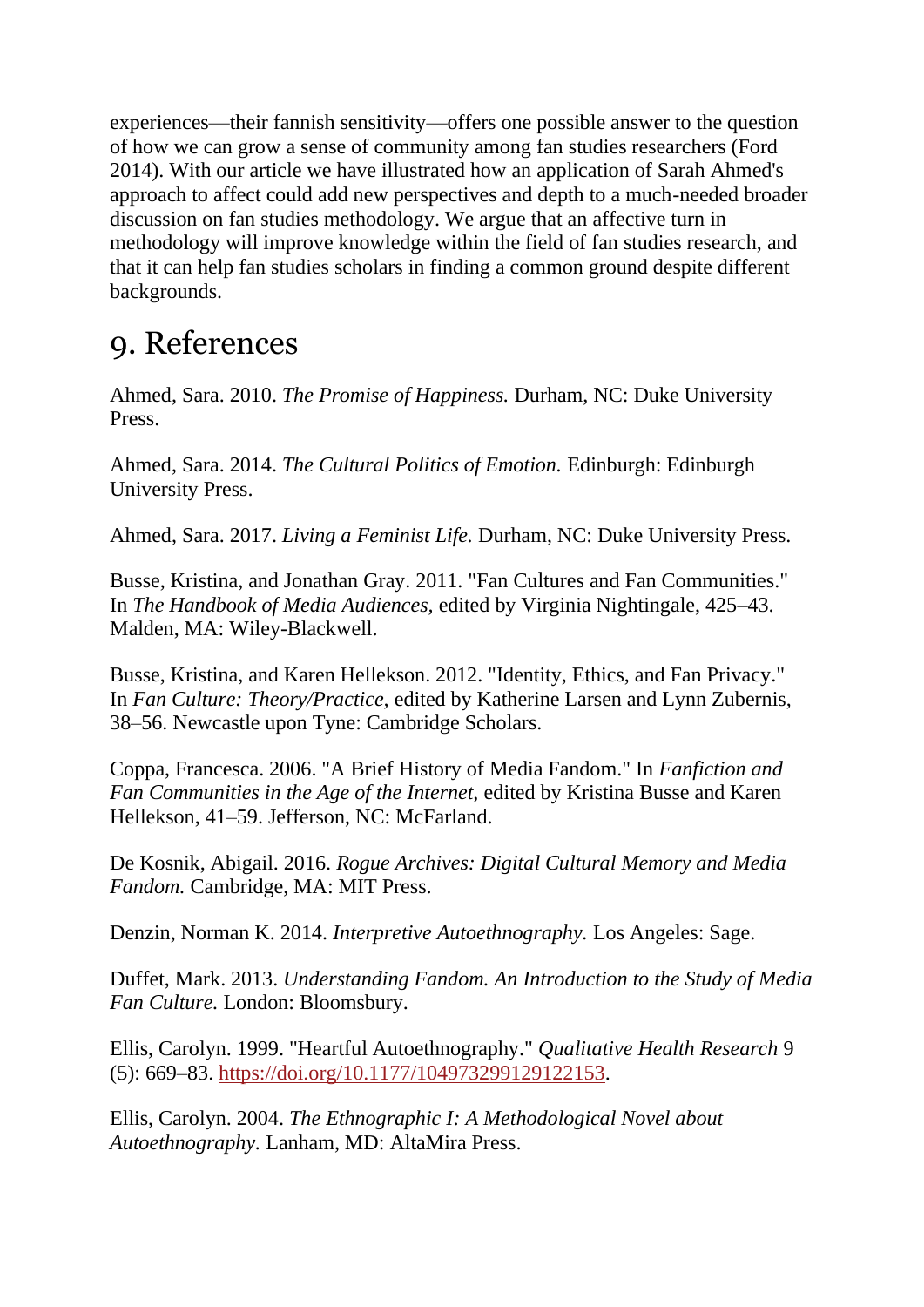Evans, Adrienne, and Mafalda Stasi. 2014. "Desperately Seeking Methods: New Directions in Fan Studies Research." *Participations* 11 (2): 4–23.

Flegel, Monica, and Jenny Roth. 2010. "Annihilating Love and Heterosexuality without Women: Romance, Generic Difference, and Queer Politics in *Supernatural* Fan Fiction." In "Saving People, Hunting Things," edited by Catherine Tosenberger, special issue, *Transformative Works and Cultures,* no. 4. [https://doi.org/10.3983/twc.2010.0133.](https://doi.org/10.3983/twc.2010.0133)

Ford, Sam. 2014. "Fan Studies: Grappling with an 'Undisciplined' Discipline." *Journal of Fandom Studies* 2 (1): 53– 71. [https://doi.org/10.1386/jfs.2.1.53\\_1.](https://doi.org/10.1386/jfs.2.1.53_1)

Grossberg, Lawrence. 1992. "Is There a Fan in the House? The Affective Sensibility of Fandom." In *The Adoring Audience: Fan Culture and Popular Media,* edited by Lisa A. Lewis, 50–65. New York: Routledge.

Haraway, Donna. 1988. "Situated Knowledges—The Science Question in Feminism and the Privilege of Partial Perspective." *Feminist Studies* 14 (3): 575– 99. [https://doi.org/10.2307/3178066.](https://doi.org/10.2307/3178066)

Harding, Sandra. 1986. *The Science Question in Feminism.* Ithaca, NY: Cornell University Press.

Hellekson, Karen, and Kristina Busse, eds. 2014. *The Fan Fiction Studies Reader.* Iowa City: University of Iowa Press.

Hills, Matt. 2001. "Virtually Out There: Strategies, Tactics and Affective Spaces in On-line Fandom." In *Technospaces: Inside the New Media,* edited by Sally R. Munt, 147–60. London: Continuum.

Hills, Matt. 2002. *Fan Cultures.* London: Routledge.

Holland, Janet. 2007. "Emotions and Research." *International Journal of Social Research Methodology* 10 (3): 195– 209. [https://doi.org/10.1080/13645570701541894.](https://doi.org/10.1080/13645570701541894)

Jaggar, Alison M. 1989. "Love and Knowledge: Emotion in Feminist Epistemology." *Inquiry* 32 (2): 151– 76. [https://doi.org/10.1080/00201748908602185.](https://doi.org/10.1080/00201748908602185)

Jenkins, Henry. 1992. *Textual Poachers: Television Fans and Participatory Culture.* New York: Routledge.

Jenkins, Henry. 2006. *Convergence Culture: Where Old and New Media Collide.* New York: New York University Press.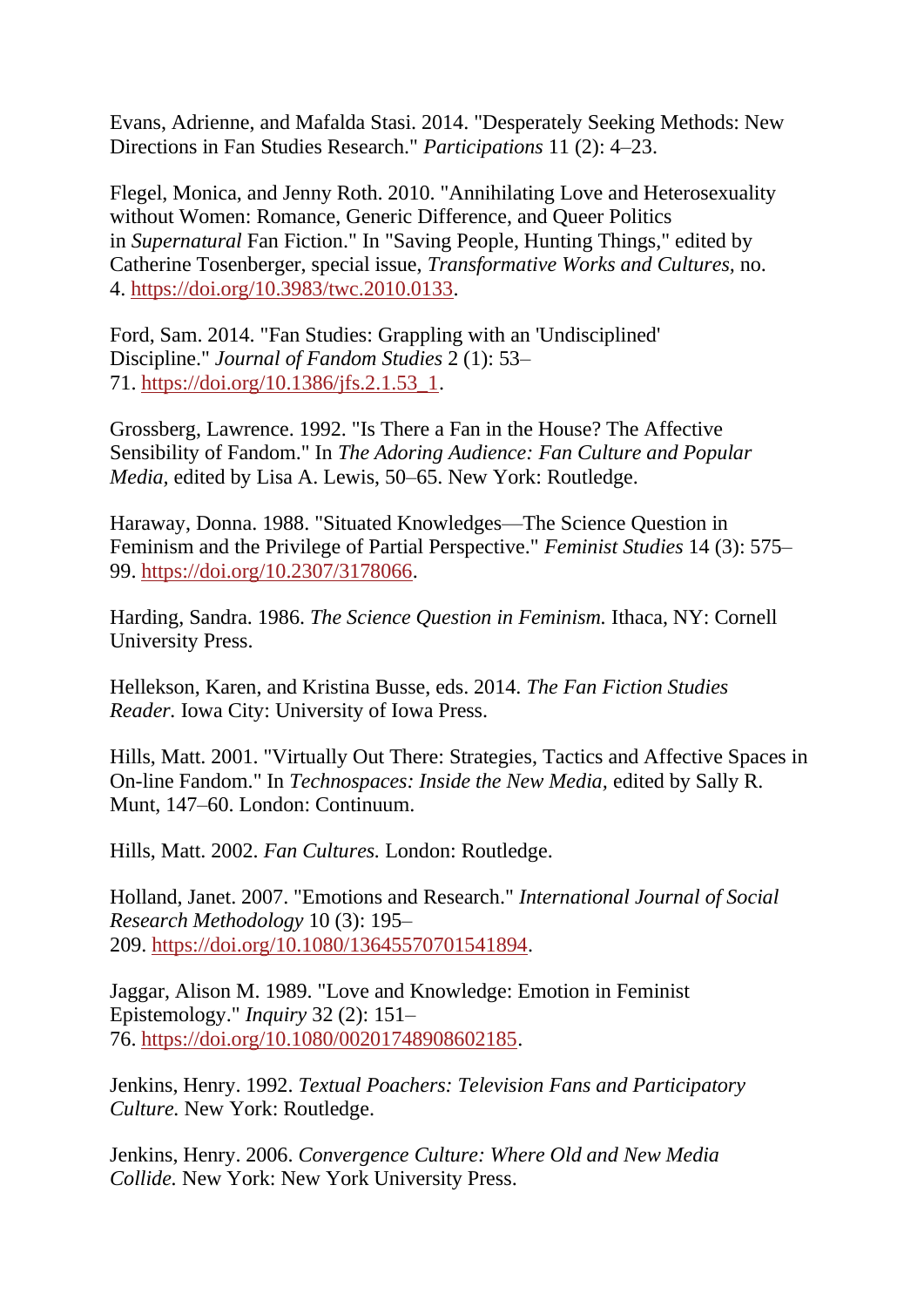Jones, Sara Gwenllian. 2002. "The Sex Lives of Cult Television Characters." *Screen* 43 (1): 79–90. [https://doi.org/10.1093/screen/43.1.79.](https://doi.org/10.1093/screen/43.1.79)

Lapadat, Judith C. 2017. "Ethics in Autoethnography and Collaborative Autoethnography." *Qualitative Inquiry* 23 (8): 589– 603. [https://doi.org/10.1177/1077800417704462.](https://doi.org/10.1177/1077800417704462)

Lloyd, Genevieve. 1984. *The Man of Reason: Male and Female in Western Philosophy.* New York: Routledge.

Lothian, Alexis. 2017. "Sex, Utopia and the Queer Temporalities of Fannish Love." In *Fandom: Identities and Communities in a Mediated World,* edited by Jonathan Gray, C. Lee Harrington, Cornel Sandvoss, 238–52. New York: New York University Press.

Lothian, Alexis. 2018. "From Transformative Works to #transformDH: Digital Humanities as (Critical) Fandom." *American Quarterly* 70 (3): 371– 93. [https://doi.org/10.1353/aq.2018.0027.](https://doi.org/10.1353/aq.2018.0027)

McLaughlin, Colleen. 2003. "The Feeling of Finding Out: The Role of Emotions in Research." *Educational Action Research* 11 (1): 65– 78. [https://doi.org/10.1080/09650790300200205.](https://doi.org/10.1080/09650790300200205)

Nadkarni, Samira. 2019. "'A Discipline Overrun with Whiteness': #FSN2019 and Making a Statement—A Guest Post." *Stitch's Media Mix,* May 13, 2019. [https://stitchmediamix.com/2019/05/13/fsn2019-and-making-a-statement/.](https://stitchmediamix.com/2019/05/13/fsn2019-and-making-a-statement/)

Pande, Rukmini. 2019. *Squee from the Margins.* Iowa City: University of Iowa Press.

Penley, Constance. 1991. "Brownian Motion: Women Tactics and Technology." In *Technoculture,* edited by Andrew Ross, 135–62. Minneapolis: University of Minnesota Press.

Phillips, Tom. 2010. "Embracing the 'Overly Confessional': Scholar-Fandom and Approaches to Personal Research." *Flow,* December 17, 2010. [https://www.flowjournal.org/2010/12/embracing-the-overly-confessional.](https://www.flowjournal.org/2010/12/embracing-the-overly-confessional)

Roach, Catherine M. 2014. "'Going Native': Aca-Fandom and Deep Participant Observation in Popular Romance Studies." *Mosaic* 47 (2): 33–49.

Russ, Joanna. 1985. "Pornography by Women for Women, with Love." In *Magic Mommas, Trembling Sisters, Puritans, and Perverts,* 79–99. Berkeley, CA: Crossing Press.

Sandvoss, Cornel. 2005. *Fans: The Mirror of Consumption.* Boston: Polity Press.